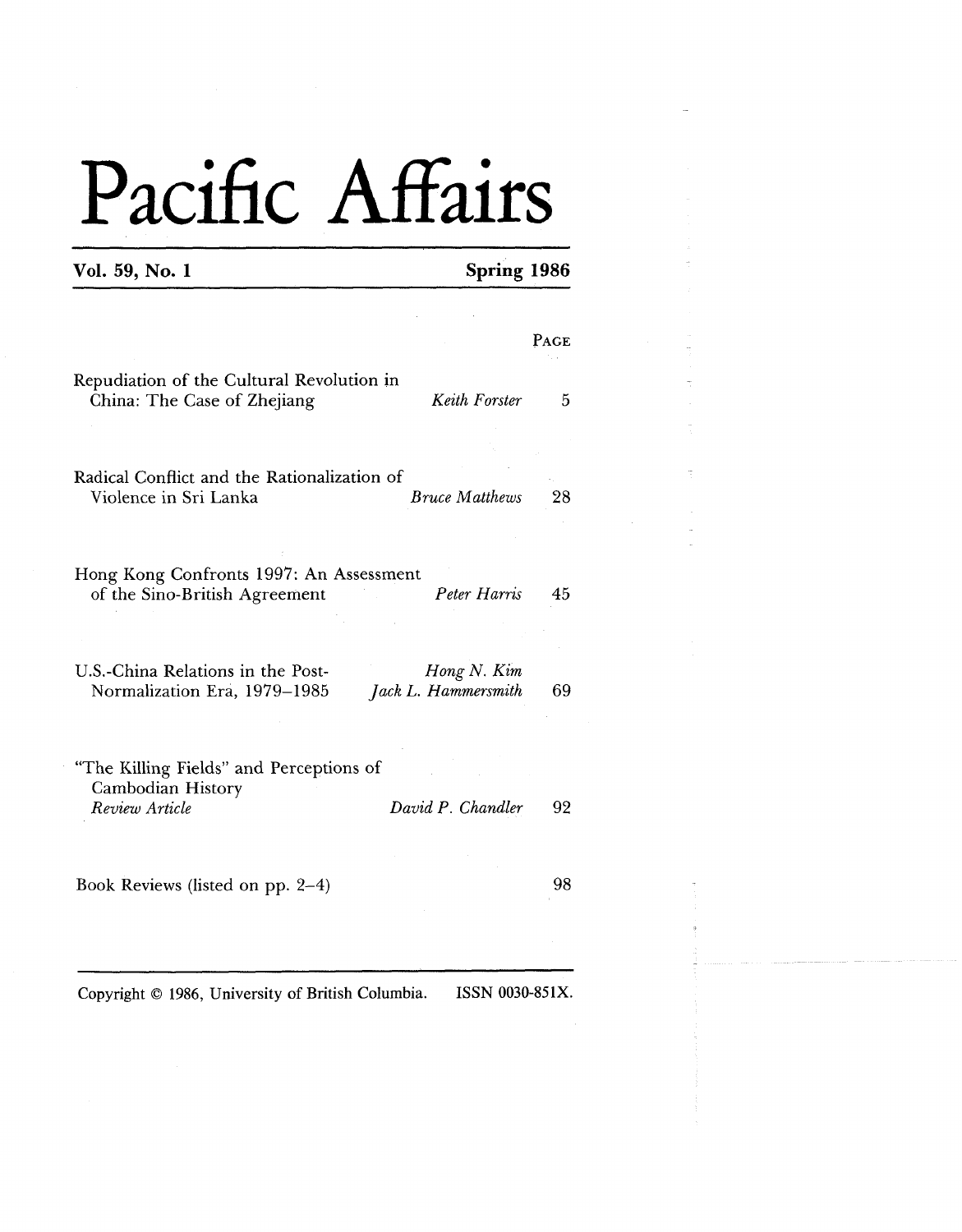| EIGHT SACRED HORIZONS. The Religious Imagination East and<br>West. By Vernon Ruland.            | Judith M. Brown        | 98   |
|-------------------------------------------------------------------------------------------------|------------------------|------|
| CHINA BRIEFING, 1984. Edited by Steven M. Goldstein.                                            | William Saywell        | 99   |
| PUBLIC OPINION AND FOREIGN POLICY. America's China Policy,                                      |                        |      |
| 1949–1979. By Leonard A. Kuznitz.<br>CHINESE DEFENCE POLICY. Edited by Gerald Segal and William | Chün-tu Hsüeh          | 99   |
| T. Tow.                                                                                         | Arthur Huck 100        |      |
| IDEOLOGY AND POLICY IN CHINA SINCE THE THIRD PLENUM,                                            |                        |      |
| 1978-84. By Stuart R. Schram.                                                                   | Robert E. Bedeski 101  |      |
| P'ENG P'AI AND THE HAI-LU-FENG SOVIET. By Fernando<br>Galbiati.                                 | John K. Fairbank 102   |      |
| PARTY, STATE, AND LOCAL ELITES IN REPUBLICAN CHINA.                                             |                        |      |
| Merchant Organizations and Politics in Shanghai, 1890–                                          |                        |      |
| 1930. By Joseph Fewsmith.                                                                       | Marie-Claire Bergère   | 104  |
| The Peasant Economy and Social Change in North                                                  |                        |      |
| CHINA. By Philip C.C. Huang.                                                                    | Edgar Wickberg         | 105  |
| FAMILY AND PROPERTY IN SUNG CHINA. Yüan Ts'ai's Precepts for                                    |                        |      |
| Social Life. Translated by Patricia Buckley Ebrey.                                              | Wolfram Eberhard 107   |      |
| Coal Mining in China's Economy and Society, 1895–1937.                                          |                        |      |
| By Tim Wright.                                                                                  | Ramon H. Myers         | 108  |
| The Demand and Supply of Primary Energy in Mainland                                             |                        |      |
| CHINA. By Chu-yuan Cheng.                                                                       | Ramon H. Myers 108     |      |
| ECONOMIC TRANSITION IN HUNAN AND SOUTHERN CHINA. By                                             |                        |      |
| A.S. Bhalla.                                                                                    | Thomas G. Rawski 110   |      |
| SIX CHAPTERS FROM MY LIFE "DOWNUNDER." By Yang Jiang.                                           |                        |      |
| Translated by Howard Goldblatt. With a Preface by                                               |                        |      |
| Jonathan Spence.                                                                                | Michael S. Duke 111    |      |
| GUIDE TO CHINESE RELIGION. By David C. Yu. With                                                 |                        |      |
| contributions by Laurence G. Thompson.                                                          | Daniel L. Overmyer 113 |      |
| THE CHINESE LANGUAGE. Fact and Fantasy. By John                                                 |                        |      |
| DeFrancis.                                                                                      | Stephen Wadley 114     |      |
| CONTEMPORARY CHINESE EDUCATION. Edited by Ruth Hayhoe.                                          | R.F. Price 116         |      |
| THE TAIWAN ISSUE IN SINO-AMERICAN STRATEGIC RELATIONS.                                          |                        |      |
| By Martin L. Lasater.                                                                           | Parris H. Chang 116    |      |
| JAPAN AND THE ASIAN PACIFIC REGION. Profile of Change. By                                       |                        |      |
| Shibusawa Masahide.                                                                             | Frank Langdon 118      |      |
| JAPAN'S IMPACT ON THE WORLD. Edited by Alan Rix and Ross                                        |                        |      |
| Mouer.                                                                                          | Frank Langdon 118      |      |
| MANAGING DIPLOMACY. The United States and Japan. By                                             |                        |      |
| Harrison M. Holland. Foreword by John K. Emmerson.                                              | Sadako Ogata           | -119 |
| JAPAN IN TRANSITION. Thought and Action in the Meiji Era,                                       |                        |      |
| 1868–1912. Edited by Hilary Conroy, Sandra T.W. Davis,                                          |                        |      |
| and Wayne Patterson.                                                                            | Earl H. Kinmonth 120   |      |
| Japan's Commercial Empire. By Jon Woronoff.                                                     | Ronald Napier          | 122  |
| MITSUBISHI AND THE N.Y.K., 1870-1914. Business Strategy in                                      |                        |      |
| the Japanese Shipping Industry. By William D. Wray.                                             | Chalmers Johnson 123   |      |
| THE MANAGEMENT CHALLENGE. Japanese Views. Edited by                                             |                        |      |
| Lester C. Thurow.                                                                               | Andrea Boltho 125      |      |
| STRATEGY AND STRUCTURE OF JAPANESE ENTERPRISES. By                                              |                        |      |
| Toyohiro Kono.                                                                                  | Andrea Boltho 125      |      |
| BUDDHISM AND THE STATE IN SIXTEENTH-CENTURY JAPAN. By                                           |                        |      |
| Neil McMullin.                                                                                  | Cyril Powles 127       |      |
| Lost Innocence. Folk Craft Potters of Onta, Japan. By Brian                                     |                        |      |
| Moeran.                                                                                         | Bernard Bernier 128    |      |
| KOREAN REUNIFICATION. New Perspectives and Approaches.                                          |                        |      |
| Edited by Tae-Hwan Kwak, Chonghan Kim, and Hong                                                 |                        |      |
| . Nack Kim.                                                                                     | Seung-Kyun Ko 129      |      |

 $\bar{\gamma}$ 

 $\sqrt{2}$ 

 $\bar{\beta}$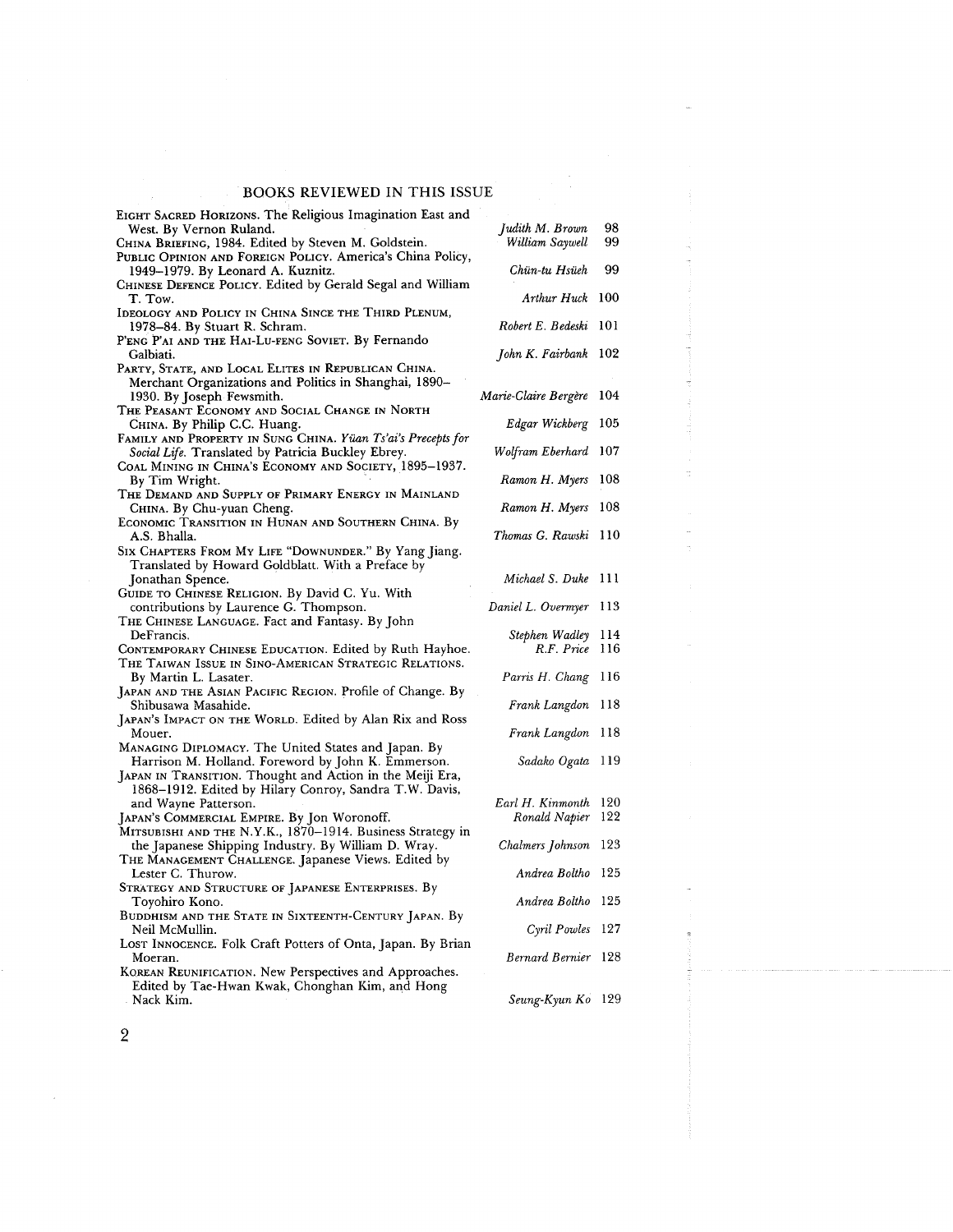| THE FOREIGN POLICY OF THE REPUBLIC OF KOREA. Edited by<br>Youngnok Koo and Sung-joo Han.<br>Fuji Kamiya 130<br>KOREA's COMPETITIVE EDGE. Managing the Entry into World<br>Markets. By Yung Whee Rhee, Bruce Ross-Larson, and |            |
|------------------------------------------------------------------------------------------------------------------------------------------------------------------------------------------------------------------------------|------------|
| Soo-Bin Park 132<br>Garry Pursell.                                                                                                                                                                                           |            |
| THE EMPIRE OF THE SEAS. A Biography of Rear Admiral<br>Robert Wilson Shufeldt, USN. By Frederick C. Drake.<br>Barry Morton Gough<br>INDIANS IN SOUTH ASIA. Edited by I.J. Bahadur Singh.<br>Tissa Fernando                   | 133<br>134 |
| NATIONAL UNITY. The South Asian Experience. Edited by<br>Milton Israel.<br>Craig Baxter 135                                                                                                                                  |            |
| STATE POLITICS IN CONTEMPORARY INDIA. Crisis or Continuity?<br>Edited by John R. Wood.<br>William L. Richter<br>REGIONAL POLITICAL PARTIES IN INDIA. By Kishalay Banerjee.<br>B.D. Graham                                    | 136<br>138 |
| Assam: A VALLEY DIVIDED. By Shekhar Gupta.<br>Myron Weiner<br>INDIA'S NATIONAL INCOME, 1950-1980. An Analysis of<br>Economic Growth and Change. By V.K.R.V. Rao.<br>Morris David Morris                                      | 139<br>141 |
| RURAL LABOURERS IN BENGAL, 1880 TO 1980. By Willem van<br>Neil Charlesworth                                                                                                                                                  | - 142      |
| Schendel and Aminul Haque Faraizi.<br>COMPETING EQUALITIES. Law and the Backward Classes in                                                                                                                                  |            |
| Barbara R. Joshi<br>India. By Marc Galanter.<br>FLUID SIGNS. Being a Person in the Tamil Way. By E.                                                                                                                          | - 143      |
| Valentine Daniel.<br>Milton Eder 145<br>WHERE KINGS AND GODS MEET. The Royal Centre at                                                                                                                                       |            |
| Vijayanagara, India. By John M. Fritz, George Mitchell,<br>and M.S. Nagaraja Rao. Preface by Burton Stein.<br>Walter A. Fairservice, Jr.<br>INDIA'S FOREIGN POLICY. By V.P. Dutt.<br>Robert G. Wirsing                       | 146<br>148 |
| SRI LANKA'S FOREIGN POLICY. A Study in Non-Alignment. By<br>H.S.S. Nissanka.<br>Robert G. Wirsing                                                                                                                            | 148        |
| FORGING CAPITALIST PATRIARCHY. The Economic and Social<br>Transformation of Feudal Sri Lanka and Its Impact on                                                                                                               |            |
| Women. By Jean Grossholtz.<br>Nancy Waxler Morrison                                                                                                                                                                          | 150        |
| SRI LANKA IN CHANGE AND CRISIS. Edited by James Manor.<br>Robert N. Kearney<br>THE GENESIS OF AN ORIENTALIST. Thomas William Rhys                                                                                            | 151        |
| Davids in Sri Lanka. By L. Ananda Wickremeratne.<br>Siri Gunasinghe<br>CAN PAKISTAN SURVIVE? The Death of a State. By Tariq Ali.<br>L.C. Green                                                                               | 152<br>154 |
| PEASANTRY AND MODERNIZATION. Edited by Hairi Abdullah<br>and H.M. Dahlan.<br>Chartchai Na Chiangmai                                                                                                                          | 155        |
| THE WAR EVERYONE LOST—AND WON. America's Intervention<br>in Viet Nam's Twin Struggles. By Timothy J. Lomperis.<br>William J. Duiker<br>THE RED EARTH. A Vietnamese Memoir of Life on a Colonial                              | 157        |
| Rubber Plantation. By Tran Tu Binh. Translated by John<br>John F. Laffey<br>Spragens, Jr. Edited by David G. Marr.<br>LA BIRMANIE OU LA QUÊTE DE L'UNITÉ. Le Problème de la                                                  | - 158      |
| Cohésion Nationale dans la Birmanie Contemporaine et sa<br>Perspective Historique. By Pierre Fistié.<br>David I. Steinberg<br>UNDERSTANDING INDONESIA. Edited by Leslie Palmier.<br>J.D. Legge                               | 159<br>160 |
| SUHARTO AND HIS GENERALS. Indonesian Military Politics,<br>1975-1983. By David Jenkins.<br>R. William Liddle                                                                                                                 | 161        |
| THE HIDDEN FORCE. By Louis Couperus. Translated by<br>Alexander Teixeira de Mattos. Revised and edited by E.M.                                                                                                               |            |
| Beekman.<br>Peter Carey<br>CAPITALISM AND CONFRONTATION IN SUMATRA'S PLANTATION                                                                                                                                              | 163        |
| BELT, 1870-1979. By Ann Laura Stoler.<br>Rodolphe De Koninck<br>SINGAPORE: STRUGGLE FOR SUCCESS. By John Drysdale.<br>Chan Heng Chee                                                                                         | 164<br>167 |
| POLITICS AND BUSINESS. A Study of Multi-Purpose Holdings<br>Gordon P. Means<br>Berhad. By Bruce Gale.                                                                                                                        | 168        |
| MELAKA. The Transformation of a Malay Capital $c$ . 1400–<br>1980. Volumes I & II. Edited by Kernial Singh Sandhu and<br>Paul Wheatley.<br>Tan Siew Sin                                                                      | -170       |

 $\overline{3}$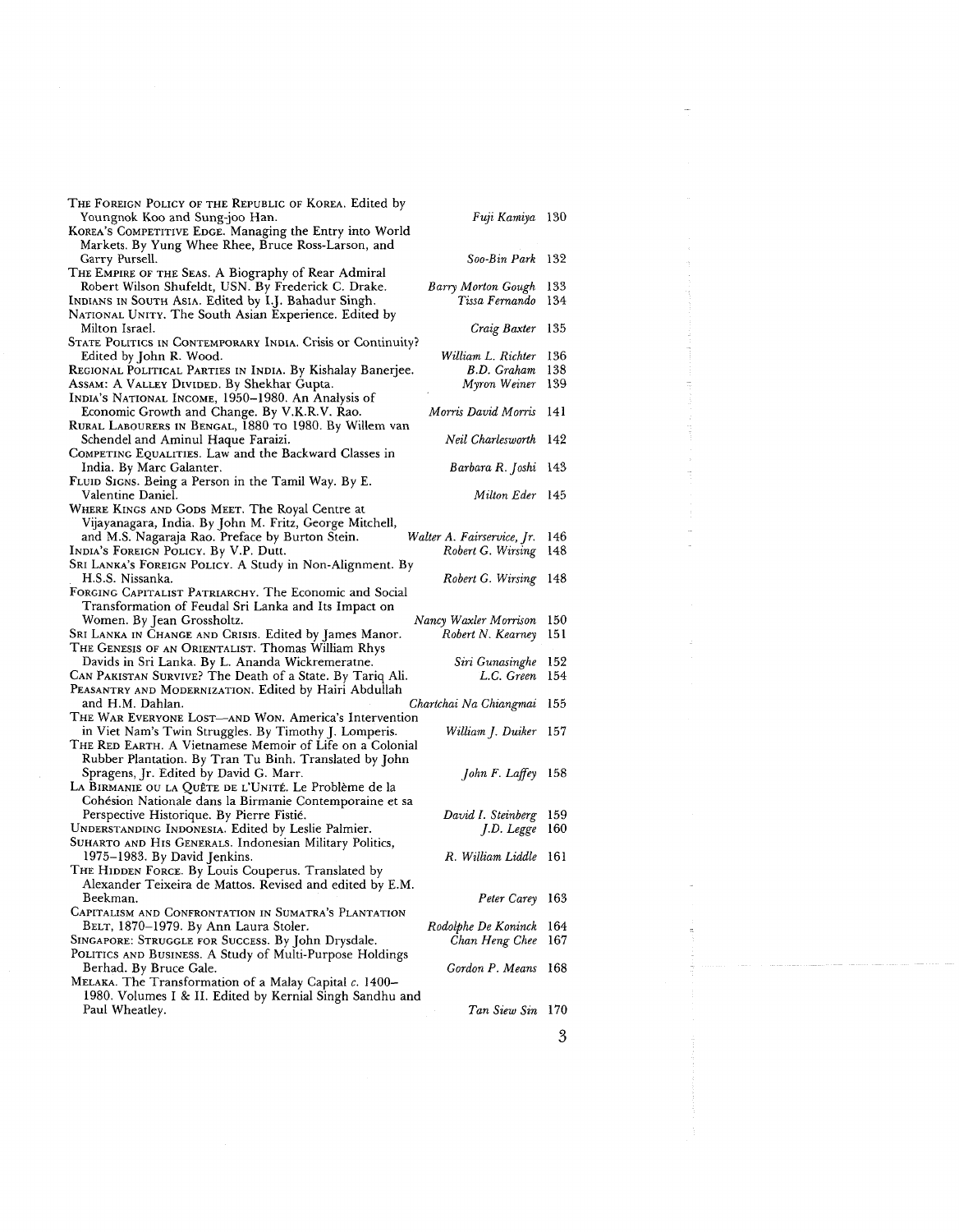| CARLOS BULOSAN AND HIS POETRY. A Biography and<br>Anthology. By Susan Evangelista.                   | Elmer A. Ordoñez 172  |
|------------------------------------------------------------------------------------------------------|-----------------------|
| THE AUSTRALIAN ECONOMY. A View from the North. Edited<br>by Richard E. Caves and Lawrence B. Krause. | George E. Carter 172  |
| THE INDUSTRIAL FUTURE OF THE PACIFIC BASIN. Edited by                                                |                       |
| Roger Benjamin and Robert T. Kudrle.                                                                 | <i>J.T.</i> Goode 174 |
|                                                                                                      |                       |
| <b>BRIEFLY NOTED</b>                                                                                 |                       |
| THE STRUCTURE OF THE TRADE UNION SYSTEM IN CHINA,                                                    |                       |
| 1949–1966. By Lee Lai To.                                                                            | M.D. Fletcher 176     |
| ASEAN: A BIBLIOGRAPHY. Coordinated by Patricia Lim.                                                  | Donald K. Crone 177   |
| THE ANGLO-JAPANESE ALLIANCE. The Diplomacy of Two                                                    |                       |
| Island Empires, 1894-1907. (Second Edition.) By Ian H.                                               |                       |
| Nish.                                                                                                | John J. Stephan 177   |
| THE STORY OF KUALA LUMPUR (1857–1939). By J.M. Gullick.                                              | William R. Roff 178   |
| HISTORY OF THE MALAY KINGDOM OF PATANI (Sejarah                                                      |                       |
| Kerajaan Melayu Patani). By Ibrahim Syukri (pseudonym).                                              |                       |
| Translated by Conner Bailey and John N. Miksic.                                                      | H.E. Wilson 178       |

### **CONTRIBUTORS TO THIS ISSUE**

- KEITH FORSTER, Research Fellow, Department of Political Science, University of Melbourne, Australia. He has recently completed his Ph.D. thesis entitled "The Hangzhou Incident of 1975: The Impact of Factionalism on a Chinese Provincial Administration."
- BRUCE MATTHEWS, C.B. Lumsden Professor of Comparative Religion, Acadia University, Canada.
- PETER HARRIS, Professor and Head of the Political Science Department, University of Hong Kong. Author of *Hong Kong: A Study in Bureaucratic Politics* (Heinemann Asia, reprinted 1980), *Political China Observed*  (Croom Helm, 1980), *Reflections on Hong Kong: Life, Work and Politics*  (Heinemann Asia, 1981), and *Public Administration and Public Affairs in Hong Kong* (Heinemann Asia, 1983).
- HONG N. KIM, Professor of Political Science, West Virginia University, U.S.A. Editor of *Political Studies Studies Review;* co-editor (with Tae-Hwan Kwak and Chonghan Kim) of *Korean Reunification: New Perspectives and Approaches* (Kyungnam University Press, 1984).
- JACK L. HAMMERSMITH, Associate Professor of History, West Virginia University, U.S.A.
- DAVID P. CHANDLER, Associate Professor of History/Research Director, Centre of Southeast Asian Studies, Monash University, Australia. Author of *A History of Cambodia* (Westview Press, 1983).

 $\overline{\mathbf{4}}$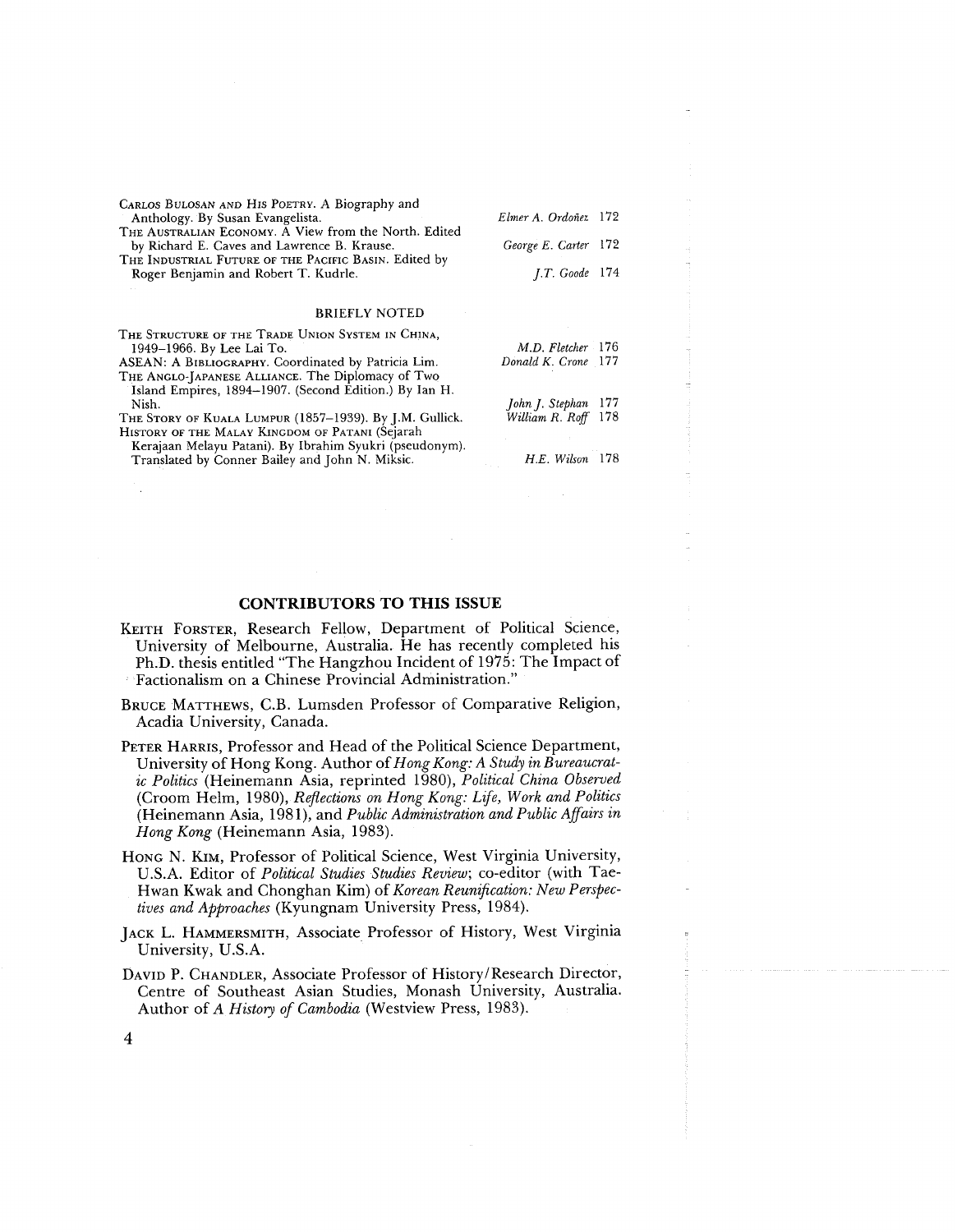| Vol. 59, No. 2                                                                                                                                    | Summer 1986                  |      |
|---------------------------------------------------------------------------------------------------------------------------------------------------|------------------------------|------|
|                                                                                                                                                   |                              |      |
|                                                                                                                                                   |                              | PAGE |
| Is Small-holder Cultivation Viable?<br>A Question of Political Economy<br>with Reference to Thailand                                              | John Girling                 | 189  |
| Hong Kong After the Sino-British<br>Agreement: The Limits to Change                                                                               | Lau Siu-kai<br>Kuan Hsin-chi | 214  |
|                                                                                                                                                   |                              |      |
| A Personal View                                                                                                                                   | Graham E. Johnson            | 237  |
| 1997 and After: Will Hong Kong Survive?<br>Japan's Response to Threats of Shipping<br>Disruptions in Southeast Asia and the<br><b>Middle East</b> | Tsuneo Akaha                 | 255  |
| The Story and History of the Long<br>March Review Article                                                                                         | Jerome Ch'en                 | 278  |

Copyright 0 1986, University of British Columbia. **ISSN** 0030-85lX.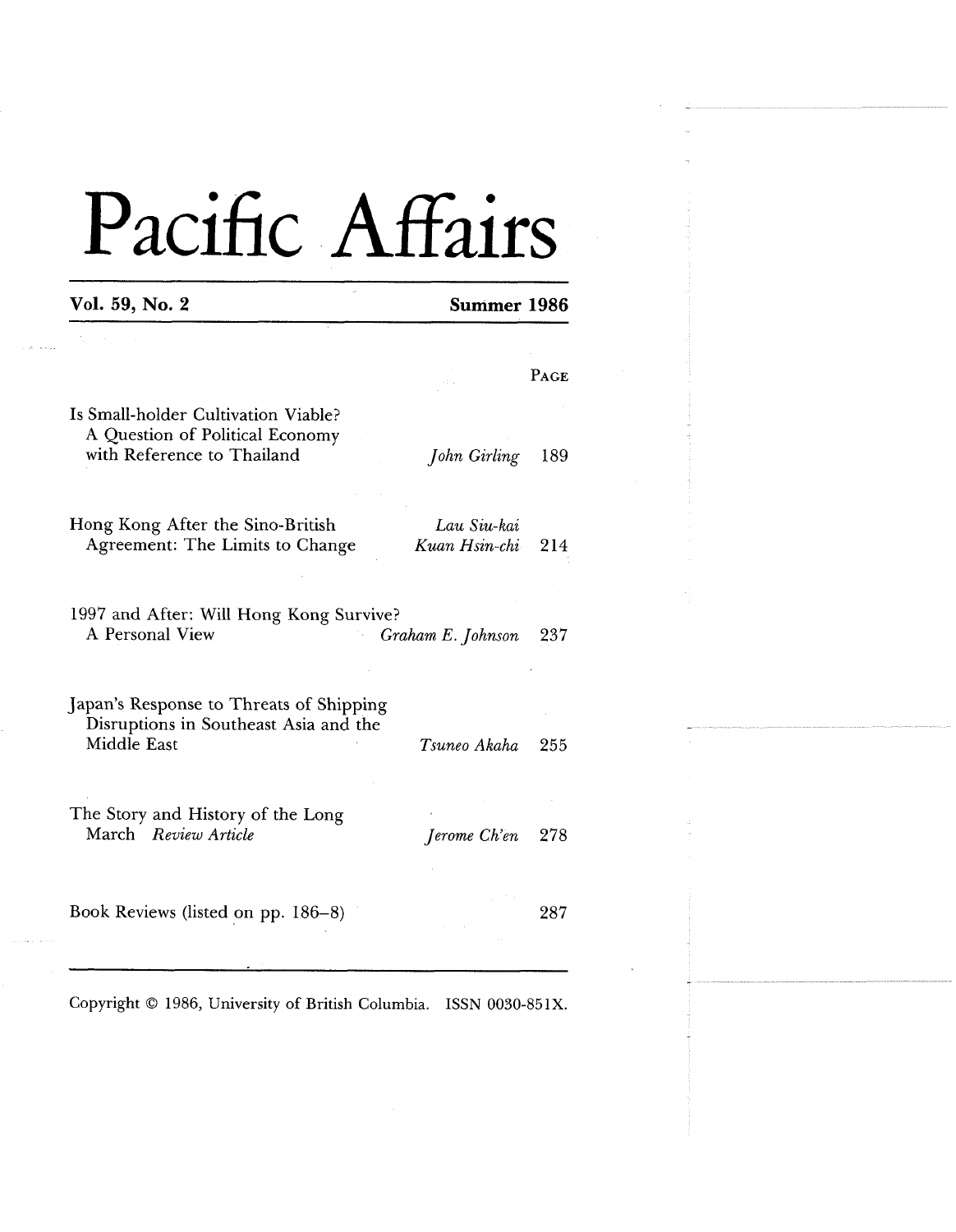| LANGUAGE POLICY AND NATIONAL UNITY. Edited by William R.<br>Beer and James E. Jacob.                        | Craig Baxter 287                 |     |
|-------------------------------------------------------------------------------------------------------------|----------------------------------|-----|
| WOMEN IN THE URBAN AND INDUSTRIAL WORKFORCE. Southeast<br>and East Asia. Edited by Gavin W. Jones.          | F. Harry Cummings 288            |     |
| FOREIGN RELATIONS OF THE UNITED STATES, 1952-1954.<br>Volume XIV: China and Japan (in two parts). Edited by |                                  |     |
| David W. Mabon and Harriet D. Schwar.                                                                       | Alan Rix 289                     |     |
| A MIRROR FOR SOCIALISM. Soviet Criticisms of China. By<br>Gilbert Rozman.                                   | Andrew G. Walder 291             |     |
| CHINESE MARXISM IN FLUX, 1978-84. Essays on Epistemology,                                                   |                                  |     |
| Ideology and Political Economy. Edited by Bill Brugger.                                                     | Andrew G. Walder 293             |     |
| GROUPS AND POLITICS IN THE PEOPLE'S REPUBLIC OF CHINA.                                                      |                                  |     |
| Edited by David S.G. Goodman.                                                                               | Frederick C. Teiwes 294          |     |
| THE MAKING OF FOREIGN POLICY IN CHINA. Structure and                                                        |                                  |     |
| Process. By A. Doak Barnett.                                                                                | Robert S. Ross 296               |     |
| DEFENDING CHINA. By Gerald Segal.                                                                           | Edward Friedman 297              |     |
| DOCUMENTS ON THE CHINESE DEMOCRATIC MOVEMENT, 1978-                                                         |                                  |     |
| 1980. Unofficial Magazines and Wall Posters. Volume 2:                                                      |                                  |     |
| Peking Spring. Edited by Claude Widor.                                                                      | René Goldman 299                 |     |
| HOMER LEA, SUN YAT-SEN, AND THE CHINESE REVOLUTION. By                                                      |                                  |     |
| Eugene Anschel.                                                                                             | Harold Z. Schiffrin              | 300 |
| OFFERINGS OF JADE AND SILK. Ritual and Symbol in the                                                        |                                  | 302 |
| Legitimation of the T'ang Dynasty. By Howard J. Wechsler.                                                   | R.W.L. Guisso                    | 303 |
| OLD SHANGHAI. Gangsters in Paradise. By Pan Ling.                                                           | Parks M. Coble                   |     |
| SINO-AMERICAN ECONOMIC EXCHANGES. The Legal                                                                 |                                  | 304 |
| Contributions. By Guiguo Wang.<br>CHINA. Dilemmas of Modernisation. Edited by Graham Young.                 | Robert A. Kapp<br>Gilbert Rozman | 306 |
| MODERN CHINA. The Mirage of Modernity. By Ian Mabbett.                                                      | Gilbert Rozman                   | 306 |
| CHRISTIANITY IN CHINA. Early Protestant Missionary Writings.                                                |                                  |     |
| Edited by Suzanne Wilson Barnett and John King                                                              |                                  |     |
| Fairbank.                                                                                                   | Raymond L. Whitehead 307         |     |
| AFTER MAO. Chinese Literature and Society, 1978–1981.                                                       |                                  |     |
| Edited by Jeffrey C. Kinkley.                                                                               | Jan W. Walls 309                 |     |
| WAVES. Stories by Zhao Zhenkai. Edited with an Introduction                                                 |                                  |     |
| by Bonnie S. McDougall. Translated by Bonnie S.                                                             |                                  |     |
| McDougall and Susette Ternent Cooke.                                                                        | Michael S. Duke 311              |     |
| THROUGH OTHER EYES. Essays in Understanding 'Conscious                                                      |                                  |     |
| Models'-Mostly in Hong Kong. By Barbara E. Ward.                                                            | Graham E. Johnson                | 313 |
| IN EXILE FROM THE LAND OF SNOWS. By John F. Avedon.                                                         | Barry Leach                      | 314 |
| Japan Today. By Roger Buckley.                                                                              | Roger Bowen 315                  |     |
| JAPAN ERUPTS. The London Naval Conference and the                                                           |                                  |     |
| Manchurian Incident, 1928–1932. Selected translations                                                       |                                  |     |
| from Taiheiyō sensō e no michi: kaiser gaikō shi. Edited by                                                 |                                  |     |
| James William Morley.                                                                                       | Roger Dingman 316                |     |
| EAGLE AGAINST THE SUN. The American War with Japan. By                                                      |                                  |     |
| Ronald H. Spector.                                                                                          | John H. Boyle 317                |     |
| JAPANESE ELECTRONICS TECHNOLOGY. Enterprise and                                                             |                                  |     |
| Innovation. By Gene Gregory.                                                                                | Earl H. Kinmonth 319             |     |
| THE CULTURE OF THE MEIJI PERIOD. By Irokawa Daikichi.                                                       |                                  |     |
| Translation edited by Marius B. Jansen.                                                                     | L.L. Cornell 320                 |     |
| INTERNATIONAL PERSPECTIVES ON YANAGITA KUNIO AND                                                            |                                  |     |
| JAPANESE FOLKLORE STUDIES. Edited by J. Victor                                                              |                                  |     |
| Koschmann, Oiwa Keibō, and Yamashita Shinji.                                                                | John W. Bennett 322              |     |
| AMERICAN SAMURAI. Captain L.L. Janes and Japan. By F.G.                                                     |                                  |     |
| Notehelfer.                                                                                                 | John F. Howes 323                |     |
| ZEN AND WESTERN THOUGHT. By Masao Abe. Edited by                                                            |                                  |     |
| William R. LaFleur. Foreword by John Hick.                                                                  | Aloysius Chang 325               |     |

186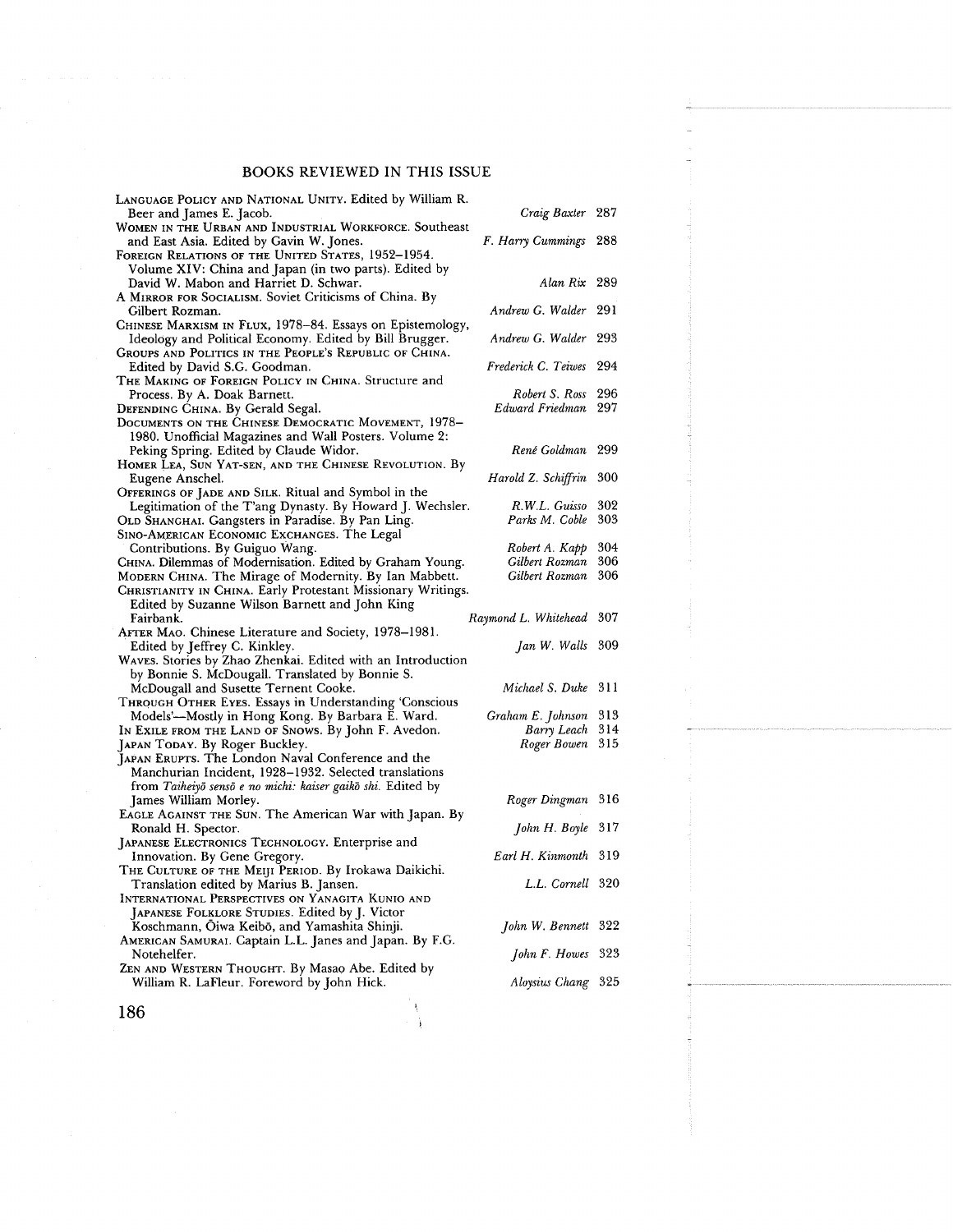| NEUROLINGUISTIC ASPECTS OF THE JAPANESE WRITING SYSTEM.                              |                         |      |
|--------------------------------------------------------------------------------------|-------------------------|------|
| By Michel Paradis, Hiroko Hagiwara, and Nancy                                        |                         |      |
| Hildebrandt. Foreword by John C. Marshall.                                           | R. Alan Brown 326       |      |
| ILLNESS AND CULTURE IN CONTEMPORARY JAPAN. AN                                        |                         |      |
| Anthropological View. By Emiko Ohnuki-Tierney.                                       | William P. Lebra 328    |      |
| THE BARREN ZONE. A Novel. By Toyoko Yamasaki.                                        |                         |      |
| Translated by James T. Araki.                                                        | Lynne Kutsukake 329     |      |
| WOMAN IN THE CRESTED KIMONO. The Life of Shibue Io and                               |                         |      |
| Her Family. Drawn from Mori Ogai's "Shibue Chūsai." By                               |                         |      |
| Edwin McClellan.                                                                     | Sey Nishimura 331       |      |
| THE SAGA OF DAZAI OSAMU. A Critical Study with                                       |                         |      |
| Translations. By Phyllis I. Lyons.                                                   | Anthony V. Liman 332    |      |
| A New History of Korea. By Ki-baik Lee. Translated by                                | Fritz Lehmann 334       |      |
| Edward W. Wagner with Edward J. Shultz.                                              |                         |      |
| KOREAN WOMEN. View from the Inner Room. Edited by                                    |                         |      |
| Laurel Kendall and Mark Peterson.                                                    | Jai Poong Ryu 335       |      |
| THE INDIAN FOREIGN POLICY BUREAUCRACY. By Jeffrey                                    |                         |      |
| Benner.                                                                              | David C. Potter 337     |      |
| The Indian Revolutionary Problem in British Diplomacy,                               |                         |      |
| 1914–1919. By Don Dignan.                                                            | Milan Hauner 339        |      |
| INDIA'S QUEST FOR TECHNOLOGICAL INDEPENDENCE. Volume I:                              |                         |      |
| Policy Foundation and Policy Change. Volume II: The                                  |                         |      |
| Results of Policy. By Baldev Raj Nayar.                                              | Ward Morehouse 340      |      |
| WOMEN AND WORK IN INDIA. Continuity and Change. Edited                               | Alice Thorner 342       |      |
| by Joyce Lebra, Joy Paulson, and Jana Everett.                                       | Lawrence W. Preston 344 |      |
| ESSAYS ON GUPTA CULTURE. Edited by Bardwell L. Smith.                                |                         |      |
| MONUMENTAL ISLAMIC CALLIGRAPHY FROM INDIA. By W.E.                                   | Stephen Inglis 345      |      |
| Begley. With a Preface by Z.A. Desai.                                                |                         |      |
| BANGLADESH. Society, Politics and Bureaucracy. Edited by                             |                         |      |
|                                                                                      |                         |      |
| Mohammad Mohabbat Khan and John P. Thorp.                                            | Ahmed Shafiqul Huque    | -346 |
| KACHCHERI BUREAUCRACY IN SRI LANKA. The Culture and                                  |                         |      |
| Politics of Accessibility. By Namika Raby.                                           | Mick Moore 348          |      |
| DOMESTIC POLITICAL STRUCTURES AND REGIONAL ECONOMIC                                  |                         |      |
| Co-OPERATION. By Harold Crouch.                                                      | Evans Young 349         |      |
| COASTAL STATES, REGIONAL POWERS, SUPERPOWERS AND THE                                 |                         |      |
| MALACCA-SINGAPORE STRAITS. By Yaacov Y.I. Vertzberger.                               | Michael Leifer 350      |      |
| FINANCIAL INSTITUTIONS AND MARKETS IN SOUTHEAST ASIA.                                |                         |      |
| A Study of Brunei, Indonesia, Malaysia, Philippines,                                 |                         |      |
| Singapore and Thailand. Edited by Michael T. Skully.                                 | Pradumna B. Rana 351    |      |
| IN THE INTERESTS OF PEACE. Canada and Vietnam, 1954–                                 |                         |      |
| 1973. By Douglas A. Ross.                                                            | Carlyle A. Thayer 352   |      |
| RED BROTHERHOOD AT WAR. Indochina since the Fall of                                  |                         |      |
| Saigon. By Grant Evans and Kelvin Rowley.                                            | Carlyle A. Thayer 353   |      |
| THE MURDEROUS REVOLUTION. Life and Death in Pol Pot's                                |                         |      |
| Kampuchea. By Martin Stuart-Fox. Based on the personal                               |                         |      |
| experiences of Bunheang Ung.                                                         | Kate Frieson 355        |      |
| GOVERNMENT AND POLITICS OF SINGAPORE. Edited by Jon S.T.                             |                         |      |
| Quah, Chan Heng Chee, and Seah Chee Meow.                                            | R.S. Milne 357          |      |
| SOCIAL CHANGE AND THE CHINESE IN SINGAPORE. A Socio-                                 |                         |      |
| Economic Geography with Special Reference to Bang                                    |                         |      |
| Structure. By Cheng Lim-Keak.                                                        | Michael R. Godley       | 358  |
| THE PHILIPPINES AFTER MARCOS. Edited by R.J. May and                                 |                         | 360  |
| Francisco Nemenzo.                                                                   | Benjamin N. Muego       |      |
| REAPPRAISING AN EMPIRE. New Perspectives on Philippine-                              |                         |      |
| American History. Edited by Peter W. Stanley.                                        | James Hoyt 361          |      |
| MUANG METAPHYSICS. A Study of Northern Thai Myth and<br>Ritual. By Richard B. Davis. | Charles F. Keyes 362    |      |

187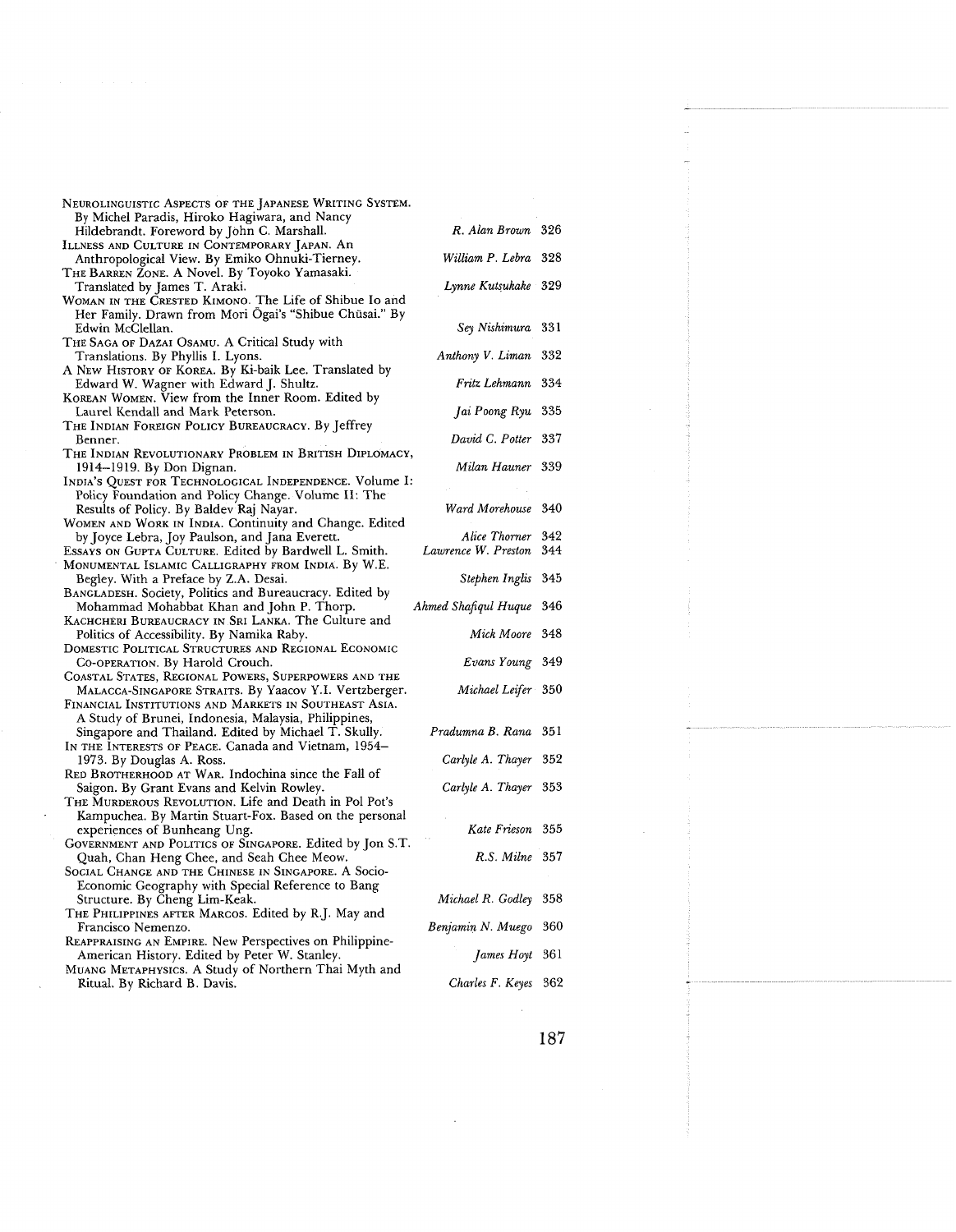- **THE MALOH OF WEST KALIMANTAN. An Ethnographic Study of Social Inequality and Social Change Among an Indonesian Borneo People. By Victor T. King.** *David Hicks* **365**
- **THE ART OF CAPTAIN COOK'S VOYAGES. Volume One: The Voyage of the** *Endeavour,* **1768-1771. Volume Two: The Voyage of the** *Resolution* **and** *Adventure,* **1772-1775. By Rudiger Joppien and Bernard Smith.** *James A. Boutilier* **366**
- **FIRST AMONG EQUALS. Prime Ministers in Westminster**   $S$ ystems. By Patrick Weller.

### **BRIEFLY NOTED**

**CENSUSES OF ASIA AND THE PACIFIC: 1980 ROUND. Edited by Lee-Jay Cho and Robert L. Hearn. With a Foreword by** 

INDIAN STUDIES IN CANADA. By Edward C. Moulton.

| James A. Boutilier 366 |                        |  |
|------------------------|------------------------|--|
|                        | Robert J. Williams 368 |  |

**Philip M. Hauser.** *Mane* **G.** *Argana* **369** 

### **CONTRIBUTORS TO THIS ISSUE**

- JOHN GIRLING, Senior Fellow in International Relations, Australian National University. Author of *People's War* (London: George Alien & UnwinINew York: Praeger, 1969), *America and the Third World* (London and Boston: Routledge & Kegan Paul, 1980), *Thailand: Society and Politics* (Ithaca, New York: Cornell University Press, 198 l), and *Capital and Power: A Study in Political Economy* (London: Croom Helm, forthcoming).
- LAU SIU-KAI, Senior Lecturer in Sociology/Director of the Centre for Hong Kong Studies, The Chinese University of Hong Kong. Author of *Society and Politics in Hong Kong* (Hong Kong: Chinese University Press, 1982).
- KUAN HSIN-CHI, Senior Lecturer in Government and Public Administration/Dean of Social Science/Chairman of the Department of Journalism and Communication, The Chinese University of Hong Kong.
- GRAHAM E. JOHNSON, Associate Professor of Sociology, University of British Columbia, Canada. Co-author (with H. Con, R.J. Con, E. Wickberg, and W.E. Willmott) of *From China to Canada: A History of the Chinese Communities in Canada* (Toronto: McClelland & Stewart, 1982) and (with J. Ch'en and R. Bedeski) of *Social Sciences in the People's Republic of China/Les Sciences Sociales en République Populaire de Chine* (Ottawa: Social Sciences and Humanities Research Council of Canada, 1985).
- TSUNEO AKAHA, Associate Professor of Political Science, Bowling Green State University, U.S.A. Author of *Japan in Global Ocean Politics*  (Honolulu: University of Hawaii Press/Law of the Sea Institute, 1985); co-editor (with Robert L. Friedheim, et al.) of *Japan and the New Ocean Regime* (Boulder, Colorado: Westview Press, 1984).
- JEROME CH'EN, Distinguished Research Professor of History, York University, Canada.

188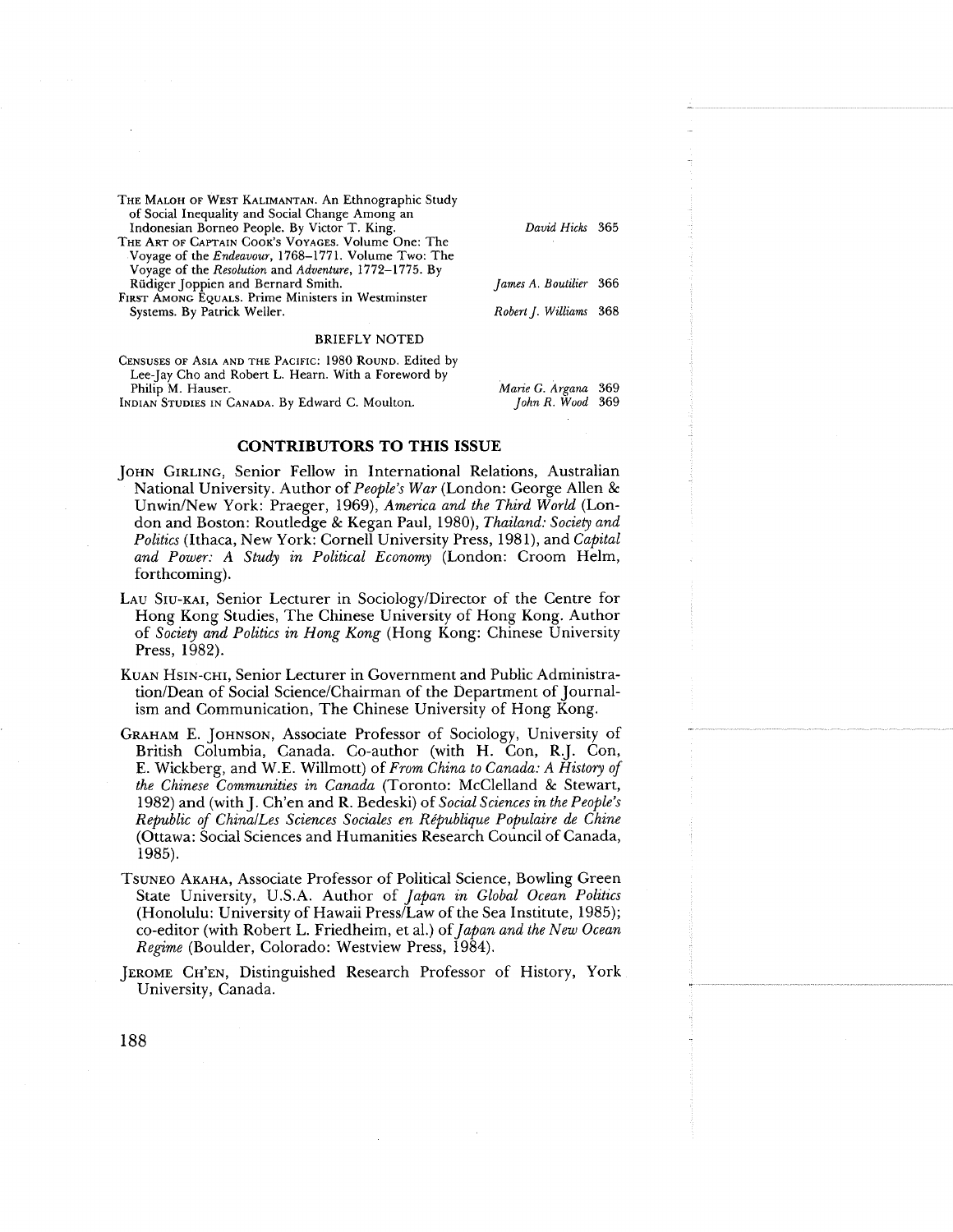|  | Vol. 59, No. 3 |
|--|----------------|
|--|----------------|

 $\mathcal{D}_1$  :

**Vol. 59, No. 3 Fall 1986** 

-

|                                                                                  |                      | <b>PAGE</b> |
|----------------------------------------------------------------------------------|----------------------|-------------|
| The United States and the Reemergence<br>of Independent Japan                    | $H.W.$ Brands, $Ir.$ | 387         |
| The Patterns of Japanese Relations with<br>China, 1952–1982                      | Chalmers Johnson     | 402         |
| Crisis in Nepal's Partyless Panchayat System:<br>The Case for More Democracy     | Narayan Khadka       | 429         |
| The South Pacific Nuclear-Weapon-Free<br>Zone                                    | Paul F. Power        | 455         |
| Economic Development in Papua New<br>Guinea: The New Orthodoxy<br>Review Article | Mark M. Turner       | 476         |
| Book Reviews (listed on pp. 383–4)                                               |                      | 484         |

Copyright 0 1986, University of British Columbia. ISSN 0030-85IX.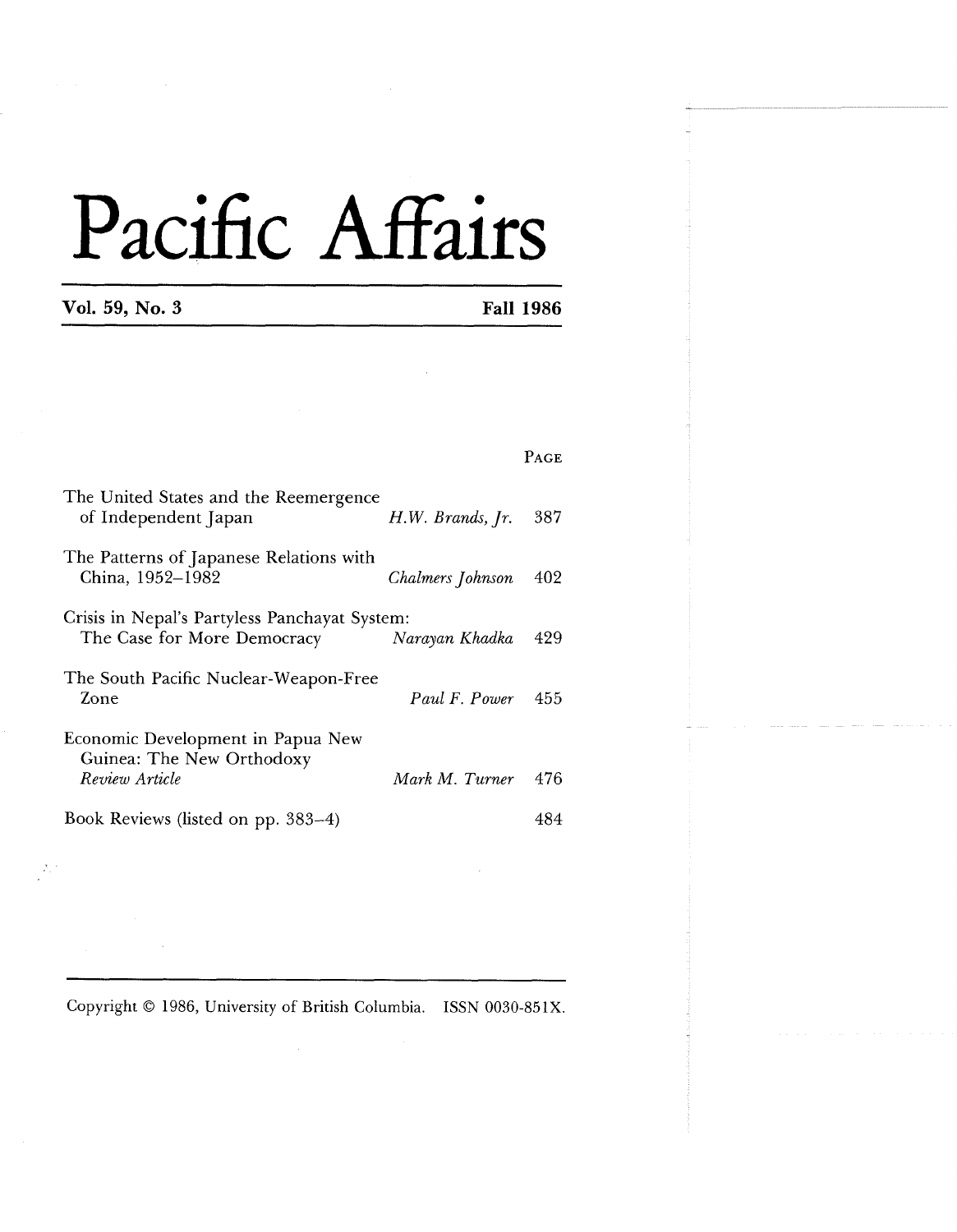### **ABSTRACTS**

### **The United States and the Reemergence of Independent Japan**

Two ISSUES DOMINATED American policy toward Japan in the years immediately following the signing of the peace treaty of 1951: defense and trade. To American leaders, defense and trade were two aspects of the vital question of how to keep Japan aligned with the United States after the end of the American occupation. Recently released documents from the presidential offices of Truman and Eisenhower, from the State Department, and from the CIA indicate that American officials, while pressing Japan to rearm in the face of a seeming Chinese and Soviet threat, came fairly quickly to a realistic understanding of the limits of diplomatic coercion. On the subject of trade, however, American estimates were fundamentally misguided, premised on the assumption that the Japanese economy would revive only slowly, if at all.

### **The Patterns of Japanese Relations with China, 1952-1982**

POSTWAR RELATIONS between Japan and the People's Republic of China are studied primarily from a Japanese point of view. Three broad periods are identified: (1) the period of Japanese public support of Western policy toward China but private contrition toward China because of Japan's wartime actions there, 1949-71; (2) the period of euphoria, of so-called "China fever," from Nixon's overture to China to China's unilateral cancellation of major Japanese industrial projects, 1971-81; and **(3)** the school textbook controversy of 1982 concerning Japan's treatment of its own history of imperialism in East Asia. Two major conclusions emerge: (1) between the mid- 1950s and the late- l97Os, the P.R.C. was able to manipulate Japanese public opinion emotionally and to take political advantage of Japan in their bilateral relations; but (2) despite this manipulation, Japan's postwar China policy has been subtle, sophisticated, and largely successful.

### **Crisis in Nepal's Partyless Panchayat System: The Case for More Democracy**

THE STRUGGLE BETWEEN the panchayat system, introduced in 1962, and supporters of a multi-party system in Nepal eventually led the king to announce a national referendum in 1979. This referendum was to decide whether to retain the panchayat system together with some constitutional reforms, or switch back to a multi-party system. The referendum result supported the former choice, and so helped to legitimize the panchayat system, but it failed to resolve the deadlock over the future type of government. The opposition forces became tougher and the government more repressive, which involved the country in violent terrorism in mid-1985. The fundamental issue is the question of sharing power between the king and the people. Such a development would not only be in the interests of the country, but also in the long-term interests of the monarchy.

### **The South Pacific Nuclear-Weapon-Free Zone**

THE WORLD'S second treaty to project military denuclearization of an inhabited area, the Rarotonga Treaty emulates, but also departs from, Latin America's Tlatelolco Treaty. Prohibitions safeguarding obligations and protocols for nuclear-weapon states (NWS) are similar. Rarotonga is stricter on nuclear exports and nuclear waste. Regional conditions differ. Unlike Latin America, the South Pacific has no nuclear threshold states, and thus no potential boycotters; but it does face nuclear testing by a metropolitan power (France), a major obstacle to Rarotonga fulfillment. The other NWS are apt to move soon to provide "negative guarantees." The New Zealand port-controversy and wariness about anti-nuclear feelings may delay the United States from doing so. Rarotonga, which essentially confirms the status quo, although rich in symbols is not necessarily a precursor to a spread of free-zones.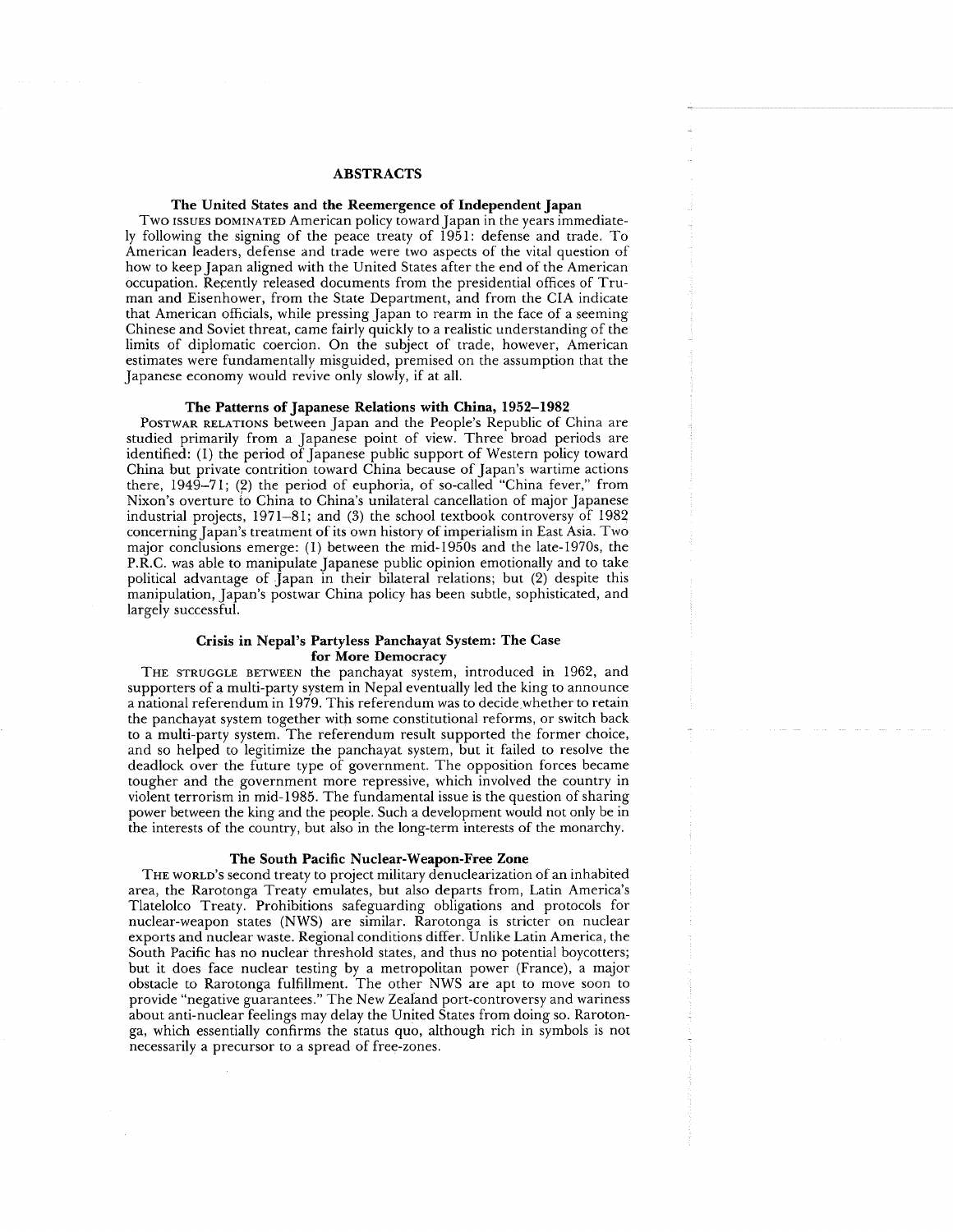$\sim 10^7$ 

### **Asia General**

| ETHNIC GROUPS IN CONFLICT. By Donald L. Horowitz.<br>THE ISSUE OF WAR. States, Societies, and the Far Eastern                                                                                                        | J.A. Laponce 484                         |  |
|----------------------------------------------------------------------------------------------------------------------------------------------------------------------------------------------------------------------|------------------------------------------|--|
| Conflict of 1941–1945. By Christopher Thorne.                                                                                                                                                                        | Ben-Ami Shillony 485                     |  |
| China and Inner Asia                                                                                                                                                                                                 |                                          |  |
| ZHOU ENLAI. A Biography. By Dick Wilson.<br>CHINA'S FOREIGN RELATIONS IN THE 1980s. Edited by Harry                                                                                                                  | Ronald C. Keith 487                      |  |
| Harding.<br>CHINA AND THE WORLD. Chinese Foreign Policy in the Post-                                                                                                                                                 | Paul M. Evans 488                        |  |
| Mao Era. Edited by Samuel S. Kim.<br>PROVINCE AND POLITICS IN LATE IMPERIAL CHINA. Viceregal                                                                                                                         | Paul M. Evans 488                        |  |
| Government in Szechwan, 1898-1911. By S.A.M. Adshead.<br>MODERN CHINA AND ITS REVOLUTIONARY PROCESS. Recurrent<br>Challenges to the Traditional Order, 1850–1920. By Robert                                          | David Deal 490                           |  |
| A. Scalapino and George T. Yu.<br>RE-ENCOUNTERS IN CHINA. Notes of a Journey in a Time                                                                                                                               | Lucian W. Pye 492                        |  |
| Capsule. By Harold R. Isaacs.<br>THE MAKING OF AN ARMY "OLD CHINA HAND." A Memoir of                                                                                                                                 | S.A.M. Adshead 494                       |  |
| Colonel David D. Barrett. By John N. Hart.<br>MONEY AND BANKING IN THE CHINESE MAINLAND. By                                                                                                                          | James Fetzer 495                         |  |
| Katharine H.Y. Huang Hsaio.<br>RECENT CHINESE ECONOMIC REFORMS. Studies of Two<br>Industrial Enterprises. By William Byrd, Gene Tidrick,                                                                             | Hiroyuki Imai 496                        |  |
| Chen Jiyuan, Xu Lu, Tang Zongkun, and Chen Lantong.<br>EXPRESSIONS OF SELF IN CHINESE LITERATURE. Edited by                                                                                                          | Robert F. Dernberger 497                 |  |
| Robert E. Hegel and Richard C. Hessney.<br>MACAU. By Cesar Guillen-Nuñez.<br>Seventeenth Century Macau in Contemporary Documents                                                                                     | Michael S. Duke 498<br>C.M. Turnbull 500 |  |
| AND ILLUSTRATIONS. Edited and translated by C.R. Boxer.                                                                                                                                                              | C.M. Turnbull 500                        |  |
|                                                                                                                                                                                                                      |                                          |  |
| <b>Northeast Asia</b>                                                                                                                                                                                                |                                          |  |
| JAPAN's NEW WORLD ROLE. Edited by Joshua D. Katz and<br>Tilly C. Friedman-Lichtschein.<br>BLIND PARTNERS. American and Japanese Responses to an<br>Unknown Future. Edited by Ronald A. Morse and                     | Davis B. Bobrow 503                      |  |
| Shigenobu Yoshida.<br>JAPAN. A Case of Catching-Up. By Éva Ehrlich. Translated by<br>György Hajdú. Translation revised by George F. Ray and                                                                          | John J. Stephan 505                      |  |
| Anna Cowen.<br>THE LOCAL POLITICS OF KYOTO. By Teruo Gotoda.                                                                                                                                                         | $J.T.$ Goode 506<br>Nobuo Tomita 507     |  |
| REQUIEM FOR BATTLESHIP YAMATO. By Yoshida Mitsuru.<br>Translation and Introduction by Richard H. Minear.<br>DAWN TO THE WEST: JAPANESE LITERATURE OF THE MODERN<br>ERA. Volume I: Fiction. Volume II: Poetry, Drama, | Kyozo Sato 508                           |  |
| Criticism. Edited by Donald Keene.<br>JAPAN AND KOREA. The Political Dimension. By Chong-Sik                                                                                                                         | Kenneth L. Richard 509                   |  |
| Lee.<br>THE PUSAN PERIMETER. Korea, 1950. By Edwin P. Hoyt.                                                                                                                                                          | $B.C.$ Koh 511<br>Gavan McCormack 512    |  |
| <b>South Asia</b>                                                                                                                                                                                                    |                                          |  |
| TRADE AND CIVILISATION IN THE INDIAN OCEAN. An Economic                                                                                                                                                              |                                          |  |
| History from the Rise of Islam to 1750. By K.N. Chaudhuri.<br>Western Economists and Eastern Societies. Agents of                                                                                                    | Burton Stein 513                         |  |
| Change in South Asia, 1950–1970. By George Rosen.<br>AGRARIAN POWER AND AGRICULTURAL PRODUCTIVITY IN SOUTH<br>Asia. Edited by Meghnad Desai, Susanne Hoeber Rudolph,                                                 | Ronald J. Herring 514                    |  |
| and Ashok Rudra.<br>MODERN INDIA. The Origins of an Asian Democracy. By<br>Judith M. Brown.                                                                                                                          | Bela Mukhoti 515<br>Gail Minault 517     |  |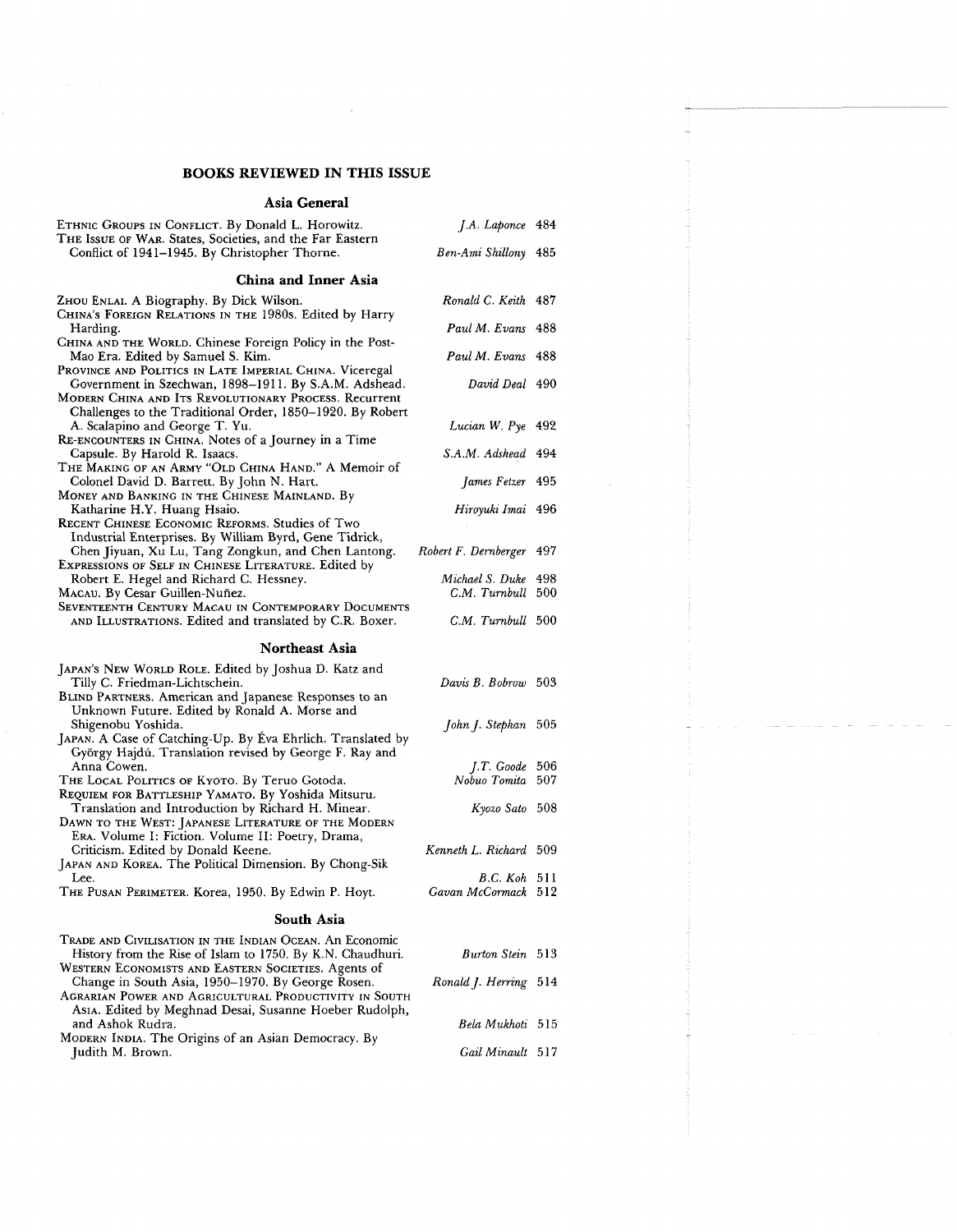| THE WARRIOR MERCHANTS. Textiles, Trade, and Territory in<br>South India. By Mattison Mines.<br>TRADE UNION LEADERSHIP IN INDIA. A Case Study. By Santosh                                                                                                                     | John Adams 518                       |            |
|------------------------------------------------------------------------------------------------------------------------------------------------------------------------------------------------------------------------------------------------------------------------------|--------------------------------------|------------|
| Sood.<br>FOOD, NUTRITION AND POVERTY IN INDIA. By V.K.R.V. Rao.<br>POVERTY IN RURAL ASIA. Edited by Azizur Rahman Khan and                                                                                                                                                   | Eamon Murphy<br>Swadesh R. Bose      | 519<br>521 |
| Eddy Lee.<br>GODS OF FLESH/GODS OF STONE. The Embodiment of Divinity<br>in India. Edited by Joanne Punzo Waghorne and Norman                                                                                                                                                 | Swadesh R. Bose                      | 521        |
| Cutler, in association with Vasudha Narayanan.<br>SUR DAS: POET, SINGER, SAINT. By John Stratton Hawley.<br>Legislators and Representation in Sri Lanka. The                                                                                                                 | C.G. Hospital 522<br>$R.K.$ Barz 524 |            |
| Decentralization of Development Planning. By Robert C.<br>Oberst.                                                                                                                                                                                                            | John Harriss 525                     |            |
| <b>Southeast Asia</b>                                                                                                                                                                                                                                                        |                                      |            |
| ISLAMIC LAW IN SOUTH-EAST ASIA. By M.B. Hooker.<br>MARITIME TRADE AND STATE DEVELOPMENT IN EARLY                                                                                                                                                                             | Ruth McVey 526                       |            |
| SOUTHEAST ASIA. By Kenneth R. Hall.<br>THE SINO-VIETNAMESE CONFLICT. By Eugene K. Lawson.<br>COLLECTIVE LEADERSHIP AND FACTIONALISM. An Essay on Ho                                                                                                                          | Ed. C. de Jesus<br>Gareth Porter     | 527<br>529 |
| Chi Minh's Legacy. By Thai Quang Trung.<br>VIETNAM: THE VALOR AND THE SORROW. From the Home<br>Front to the Front Lines in Words and Pictures. By Thomas                                                                                                                     | Alexander Woodside 530               |            |
| D. Boettcher.<br>THE EASTER OFFENSIVE. Vietnam, 1972. By Col. G.H. Turley,                                                                                                                                                                                                   | Dennis Duncanson                     | - 532      |
| USMCR (Ret.).<br>LAOS: KEYSTONE OF INDOCHINA. By Arthur J. Dommen.<br>THE BURMA-THAILAND FRONTIER OVER SIXTEEN DECADES.                                                                                                                                                      | William J. Duiker<br>David K. Wyatt  | 533<br>534 |
| Three Descriptive Documents. By Constance M. Wilson and<br>Lucien M. Hanks.<br>THE BUDDHIST SAINTS OF THE FOREST AND THE CULT OF                                                                                                                                             | Robert Maule 535                     |            |
| AMULETS. A Study in Charisma, Hagiography, Sectarianism,<br>and Millennial Buddhism. By Stanley Jeyaraja Tambiah.<br>MANILA, 1900-1941. Social Change in a Late Colonial                                                                                                     | <i>Bruce Matthews</i> 536            |            |
| Metropolis. By Daniel F. Doeppers.<br>WHY PEOPLE INTEND TO MOVE. Individual and Community-<br>Level Factors of Out-Migration in the Philippines. By Sun-                                                                                                                     | Glenn A. May 538                     |            |
| Hee Lee.<br>LES ETUDIANTS INDONÉSIENS ET L'ORDRE NOUVEAU. Politique<br>et idéologie du Mahasiswa Indonesia (1966–1974). By                                                                                                                                                   | T.G. McGee 540                       |            |
| François Raillon.<br>KARAWITAN. Source Readings in Javanese Gamelan and Vocal                                                                                                                                                                                                | <b>Benedict Anderson</b> 541         |            |
| Music. Volume 1. Edited by Judith Becker.<br>AN ANECDOTAL HISTORY OF OLD TIMES IN SINGAPORE. From<br>the Foundation of the Settlement under The Honourable<br>The East India Company on February 6th, 1819 to the<br>Transfer to the Colonial Office as Part of the Colonial | Margaret J. Kartomi 542              |            |
| Possessions of the Crown on April 1st, 1867. By Charles<br>Burton Buckley, with an Introduction by C.M. Turnbull.<br>BRUNEI, 1838–1983. The Problems of Political Survival. By                                                                                               | Craig A. Lockard 544                 |            |
| D.S. Ranjit Singh.                                                                                                                                                                                                                                                           | Richard Stubbs 546                   |            |
| <b>Australasia and Southwest Pacific</b>                                                                                                                                                                                                                                     |                                      |            |
| EUROPEAN VISION AND THE SOUTH PACIFIC. (Second Edition.)<br>By Bernard Smith.<br>ISLANDS OF HISTORY. By Marshall Sahlins.<br>THE AGGRESSIONS OF THE FRENCH AT TAHITI AND OTHER                                                                                               | Robert Langdon<br>K.R. Howe          | 547<br>548 |
| ISLANDS IN THE PACIFIC. By George Pritchard. Edited by<br>Paul De Deckker.<br>In THEIR OWN RIGHT. The Rise to Power of Joh's Nationals.                                                                                                                                      | Hugh Laracy 549                      |            |
| By Alan Metcalfe.                                                                                                                                                                                                                                                            | Alan C. Cairns 550                   |            |

 $\alpha_{\rm{max}}$ 

÷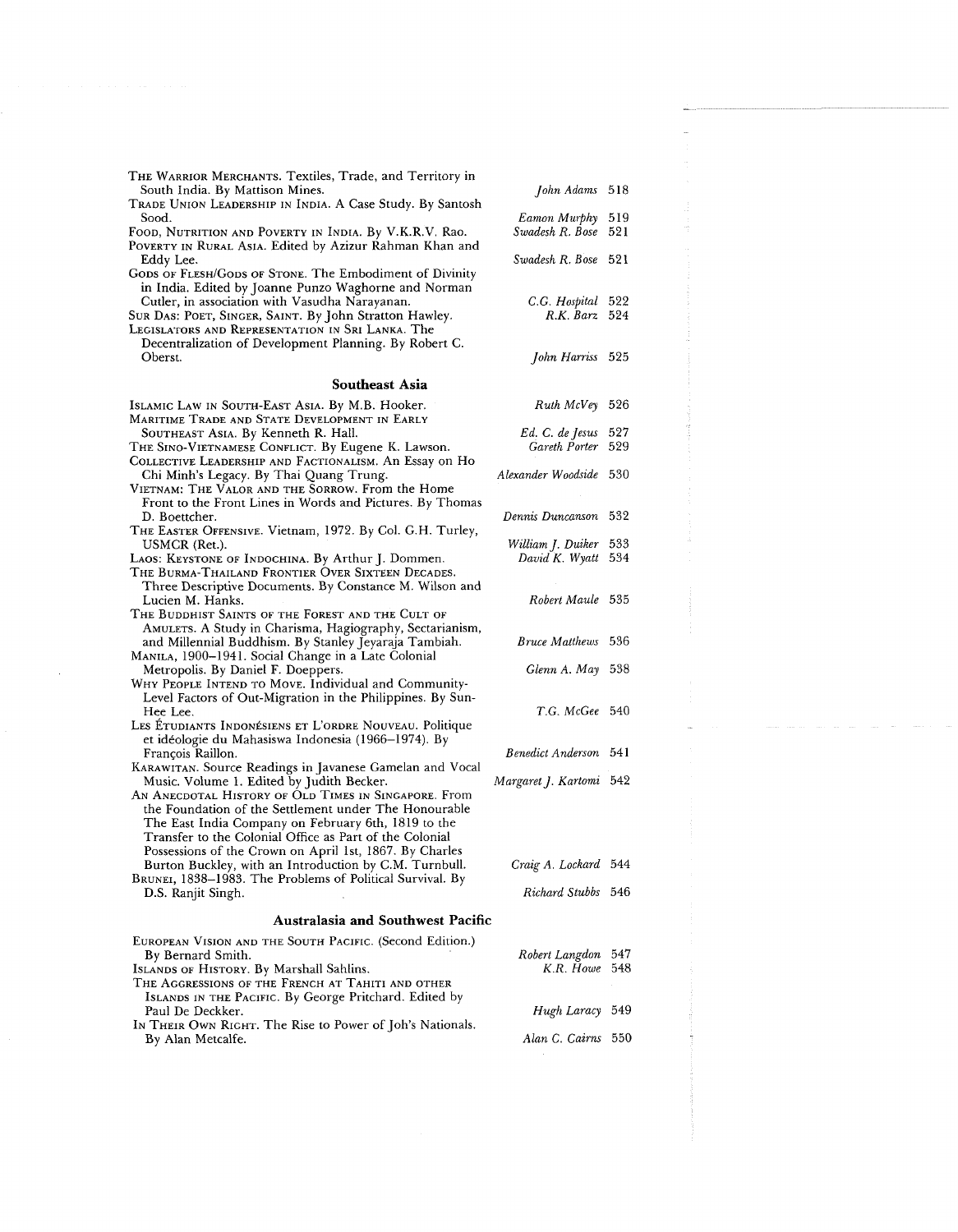### **CONTRIBUTORS TO THIS ISSUE**

- H.W. BRANDS, JR., Assistant Professor of History, Vanderbilt University, U.S.A. Author of *Cold Warriors: Eisenhower's Generation* (New York: Columbia University Press, forthcoming).
- CHALMERS JOHNSON, Walter and Elise Haas Professor of Asian Studies, University of California, Berkeley, U.S.A. Author of *Peasant Nationalism and Communist Power* (Stanford, California: Stanford University Press, 1962), and *An Instance of Treason: Ozaki Hotsumi and the Sorge Spy Ring* (Stanford University Press, 1964).

NARAYAN KHADKA, Lecturer, Tribhuvan University, Nepal.

- PAUL F. POWER, Professor of Political Science, University of Cincinnati, U.S.A.
- MARK M. TURNER, in charge of research and publications at the Administrative College of Papua New Guinea, where he also lectures on rural development.

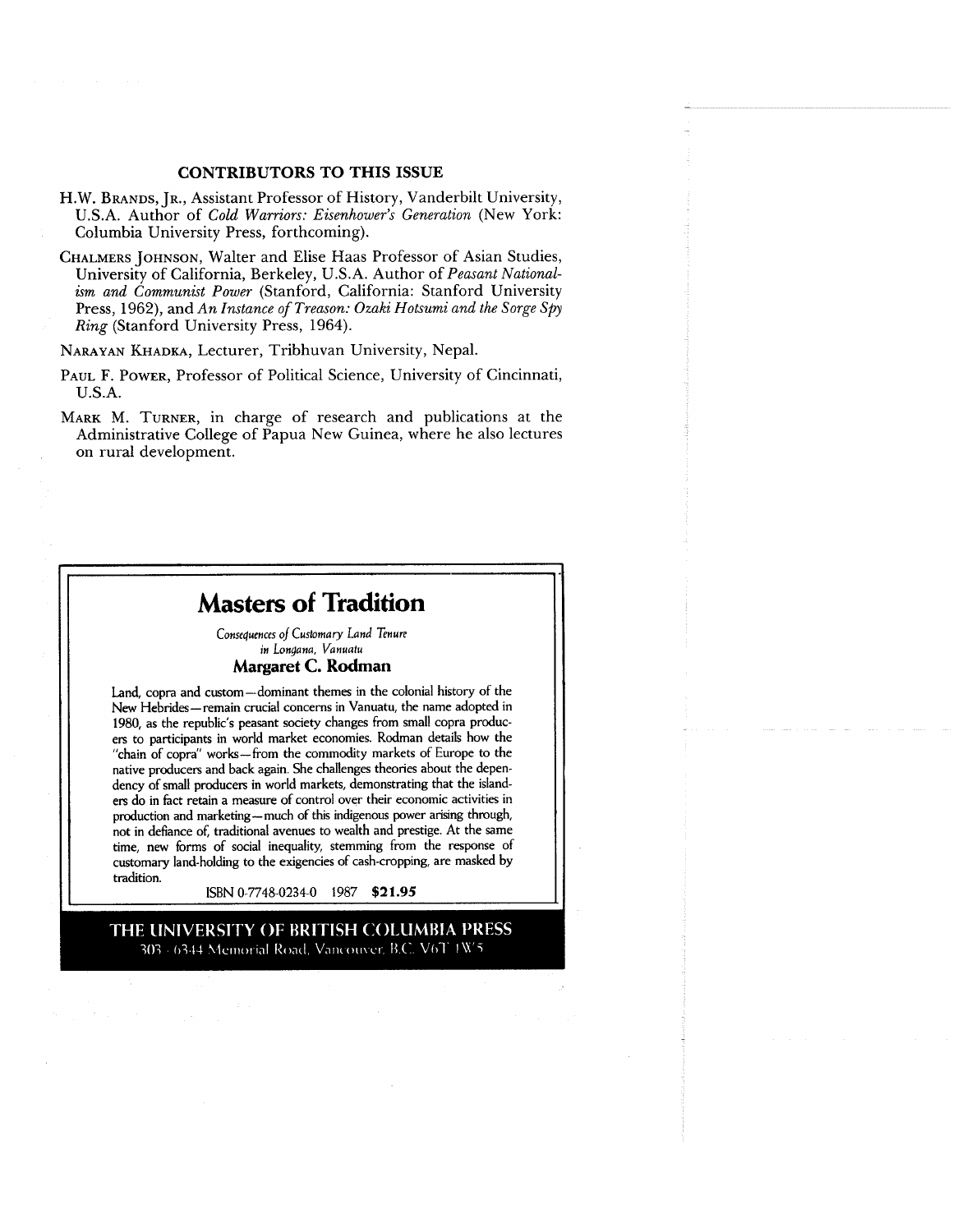**Vol. 59, No. 4 Winter 1986-87** 

|                                                                                                                                   | <b>PAGE</b> |
|-----------------------------------------------------------------------------------------------------------------------------------|-------------|
| Relative State Autonomy and Development<br>Strategy in Bangladesh, 1975-1981<br>Syed Serajul Islam                                | 563         |
| Behind a Partially-Open Door: Chinese<br>Intellectuals and the Post-Mao Reform<br>Vera Schwarcz<br>Process                        | 577         |
| Leadership and Authority in the Chinese<br>Communist Party: Perspectives from the<br>Lawrence R. Sullivan<br>1950s                | 605         |
| Defusion and Accommodation: The<br>Contending Strategies of the Congress<br>T.R. Sharma<br>Party and the Akali Dal in Punjab      | 634         |
| "Domains of Analysis": Perspectives on the<br>Study of Inequality and Economic Growth<br>T.G. McGee<br>in Malaysia Review Article | 655         |
| Book Reviews (listed on pp. 559–61)                                                                                               | 665         |
| Index to Vol. $59(1986)$                                                                                                          | 741         |

Copyright 0 1986, University of British Columbia. **ISSN** 0030-85lX.

 $\mathcal{A}=\mathcal{A}$  , and  $\mathcal{A}=\mathcal{A}$  , and  $\mathcal{A}=\mathcal{A}$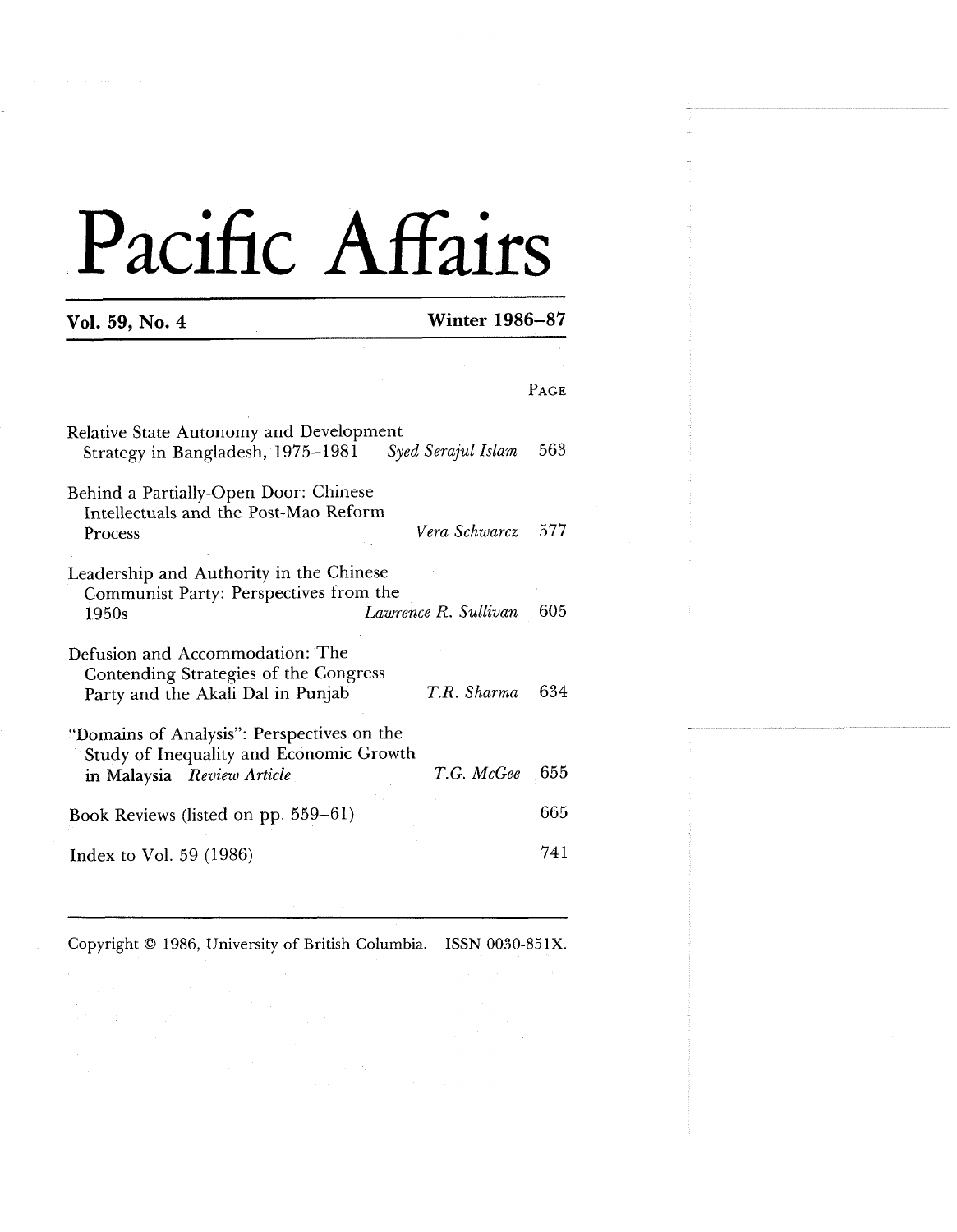### **ABSTRACTS**

### **Relative State Autonomy and Development Strategy in Bangladesh, 1975-198 1**

During the Zia regime (1975-81), the civil and military bureaucrats were dominant in the state apparatus of Bangladesh, which led to the formation of an "administrative state." During this period the state followed a pro-growth strategy; in so doing, it was motivated mainly by its "distinctive interests" rather than as the instrument of the dominant class(es). Since there was no strong indigenous or metropolitan bourgeoisie in Bangladesh, the state played a "relatively autonomous" role in its development strategy. The "pure growth" strategy was beneficial to the state bureaucracy, because it worked as a source of legitimacy for the regime and also made possible increased defence and administrative expenditures as well as higher salaries and other fringe benefits for civil and military bureaucrats alike.

### **Behind a Partially-Open Door: Chinese Intellectuals and the Post-Mao Reform Process**

The last decade has marked a profound change in Chinese intellectual life: whereas self-reliance and anti-intellectualism were the main tenets of the late-Mao era, the Deng Xiaoping regime has been pressing for more economic openness to the West and for a reappreciation of highly-trained intellectuals. The new, official policy of *kaimen* (open-door policy) is here contrasted with increasing pressures for *kaifang* (relaxation of ideological controls) from below. This latter term is used to designate the goals of various generations of Chinese intellectuals prominent in public life today. On the basis of their distinctive historical experiences, these generations are constantly testing, challenging and stretching the parameters of intellectual reform. Intra-generational tensions and inter-generational collaboration are seen as the key to the vitality of the current reforms. That vitality, in the end, will depend on the resolution of a longstanding tension between "Chineseness" (native cultural identity reinforced by state orthodoxy) and critical ideas appropriated from the West.

### **Leadership and Authority in the Chinese Communist Party: Perspectives from the 1950s**

This work uses recently published party history materials in China and the press from the 1950s, to examine elite conflicts over the role of the leader in Chinese Communist Party decision-making. Whereas Chinese historiography and much Western scholarship believes that Mao's assertion of personal power did not become an issue until the 1959 Lushan Plenum, this most fundamental conflict over political authority and policy-making procedure in the CCP's top councils began much earlier in the post-1949 period. This early conflict, which was played out in the press and major party debates and decisions, is then interpreted in terms of the current post-Mao leadership's effort to establish institutional controls on the single leader's authority to prevent yet another degeneration into a Mao-like despotism.

### **Defusion and Accommodation: The Contending Strategies of the Congress Party and the Akali Dal in Punjab**

In many ways the Congress Party and the Akali Dal in Punjab are polar opposites. Both subscribe to mutually exclusive strategies of conflict management. While the Congress Party is defusionist in its inter-party behaviour and accommodationist on the intra-party plane, the Akali Dal is accommodationist in inter-party relations and defusionist in intra-Akali matters. These strategies are forced on them by the social context of Punjab, where the Hindus and the Sikhs are nearly evenly balanced. The social composition of the two parties-as well as their support structure-is such that they have to follow these contradictory strategies. Consequently factionalism in the Akali Dal often culminates in a split, whereas in the Congress Party it does not.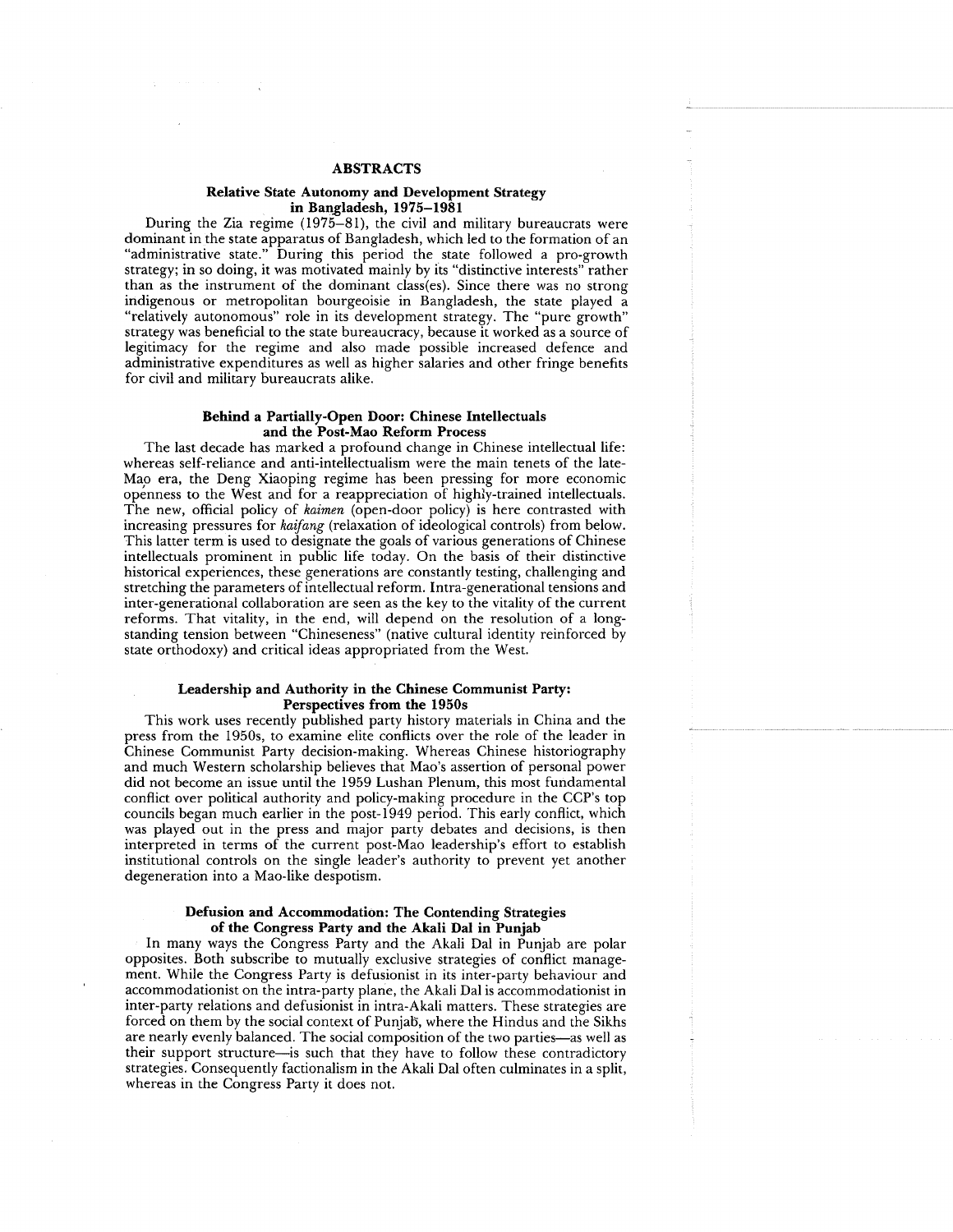### **Asia General**

| AGRICULTURE AND FOOD SUPPLY IN THE SECOND WORLD WAR /                                                                                                                                                                                                                                       |                                              |  |  |  |
|---------------------------------------------------------------------------------------------------------------------------------------------------------------------------------------------------------------------------------------------------------------------------------------------|----------------------------------------------|--|--|--|
| LANDWIRTSCHAFT UND VERSORGUNG IM ZWEITEN<br>WELTKRIEG. Edited by Bernd Martin and Alan S. Milward.<br>THE UNITED STATES IN EAST ASIA. A Historical Bibliography.                                                                                                                            | William C. Kirby 665                         |  |  |  |
| Compiled by ABC-Clio Information Services.                                                                                                                                                                                                                                                  | Michael H. Hunt 666                          |  |  |  |
| WAR WITHOUT MERCY. Race and Power in the Pacific War. By<br>John W. Dower.                                                                                                                                                                                                                  | E. Patricia Tsurumi 667                      |  |  |  |
| ASIAN POLITICAL INSTITUTIONALIZATION. Edited by Robert A.<br>Scalapino, Seizaburo Sato, and Jusuf Wanandi.<br>INTERNAL AND EXTERNAL SECURITY ISSUES IN ASIA. Edited by                                                                                                                      | Sheldon W. Simon 669                         |  |  |  |
| Robert A. Scalapino, Seizaburo Sato, and Jusuf Wanandi.<br>MARXISM IN ASIA. By Colin Mackerras and Nick Knight.<br>COMPARATIVE HISTORY OF CIVILIZATIONS IN ASIA. Volume I:<br>10,000 B.C. to 1850. Volume II: 1350 to Present. By<br>Edward L. Farmer, Gavin R.G. Hambly, David Kopf, Byron | Sheldon W. Simon 669<br>James K. Lindsey 672 |  |  |  |
| K. Marshall, and Romeyn Taylor.                                                                                                                                                                                                                                                             | Fritz Lehmann 673                            |  |  |  |
| <b>China and Inner Asia</b>                                                                                                                                                                                                                                                                 |                                              |  |  |  |
| CHINA INSIGHT. Selected Papers from the Canadian Asian                                                                                                                                                                                                                                      |                                              |  |  |  |
| Studies Association Annual Conference Proceedings, 1982–<br>1984. Edited by Min-sun Chen and Lawrence N. Shyu.<br>MAINLAND CHINA. Politics, Economics, and Reform. Edited by                                                                                                                | Brian L. Evans 675                           |  |  |  |
| Yu-ming Shaw.<br>LE DRAGON ENCHAÎNÉ. De Chiang Kai-shek à Mao Zedong-                                                                                                                                                                                                                       | Don Fletcher 676                             |  |  |  |
| trente-cinq ans d'intimité avec la Chine. By Constantin<br>Rissov. Preface by Jacques Guillermaz.<br>CHINA'S SOUTHWESTERN STRATEGY. Encirclement and                                                                                                                                        | René Goldman 678                             |  |  |  |
| Counterencirclement. By Yaacov Y.I. Vertzberger.                                                                                                                                                                                                                                            | Arthur Huck 679                              |  |  |  |
| CHINA AND THE CHRISTIAN IMPACT. A Conflict of Cultures. By<br>Jacques Gernet. Translated by Janet Lloyd.                                                                                                                                                                                    | Stephen Endicott 680                         |  |  |  |
| TRANSFERRING TECHNOLOGY TO CHINA. Prosper Giquel and<br>the Self-strengthening Movement. By Steven A. Leibo.                                                                                                                                                                                | Suzanne Wilson Barnett 681                   |  |  |  |
| LA CHINE. ("Dictionnaire Biographique du Mouvement<br>Ouvrier International"; Jean Maitron, Editor in Chief.)                                                                                                                                                                               |                                              |  |  |  |
| Compiled by Lucien Bianco and Yves Chevrier.<br>REVOLUTION POSTPONED. Women in Contemporary China. By                                                                                                                                                                                       | René Goldman 683                             |  |  |  |
| Margery Wolf.<br>URBAN LIFE IN CONTEMPORARY CHINA. By Martin King Whyte                                                                                                                                                                                                                     | Delia Davin 684                              |  |  |  |
| and William L. Parish.<br>CHINESE RURAL DEVELOPMENT. The Great Transformation.                                                                                                                                                                                                              | W.E. Willmott 686                            |  |  |  |
| Edited by William L. Parish.<br>CHINA'S AGRICULTURAL MODERNIZATION. The Socialist                                                                                                                                                                                                           | R.F. Ash 688                                 |  |  |  |
| Mechanization Scheme. By On Kit Tam.<br>SCIENCE AND CIVILISATION IN CHINA. Volume 5: Chemistry                                                                                                                                                                                              | Julia Kwong 689                              |  |  |  |
| and Chemical Technology / Part I: Paper and Printing. By<br>Tsien Tsuen-hsuin.<br>Lu Xun and His Legacy. Edited with an Introduction by Leo                                                                                                                                                 | Derk Bodde 690                               |  |  |  |
| Ou-fan Lee.                                                                                                                                                                                                                                                                                 | W.J.F. Jenner 692                            |  |  |  |
| THE SINO-JAPANESE AXIS. A New Force in Asia? By Robert<br>l'aylor.                                                                                                                                                                                                                          | Peter Lowe 693                               |  |  |  |
| Northeast Asia                                                                                                                                                                                                                                                                              |                                              |  |  |  |
| JOURNEYS TO THE JAPANESE, 1952-1979. By Morton and Lucia                                                                                                                                                                                                                                    |                                              |  |  |  |
| White.                                                                                                                                                                                                                                                                                      | Gail Lee Bernstein 694                       |  |  |  |
| THE PRICE OF AFFLUENCE. Dilemmas of Contemporary Japan.<br>By Rokuro Hidaka.<br>THE COMPETITION. Dealing with Japan. By Thomas Pepper,                                                                                                                                                      | Takie Sugiyama Lebra (696                    |  |  |  |
| Merit E. Janow, and Jimmy W. Wheeler. Foreword by<br>Henry Rosovsky                                                                                                                                                                                                                         | Leon Hollerman, 697                          |  |  |  |

Henry Rosovsky. *Lean Hollerman* 697 TECHNOLOGY AND AGRICULTURAL DEVELOPMENT IN PRE-WAR JAPAN. By Penelope Francks. *Sydney Crawcour* 699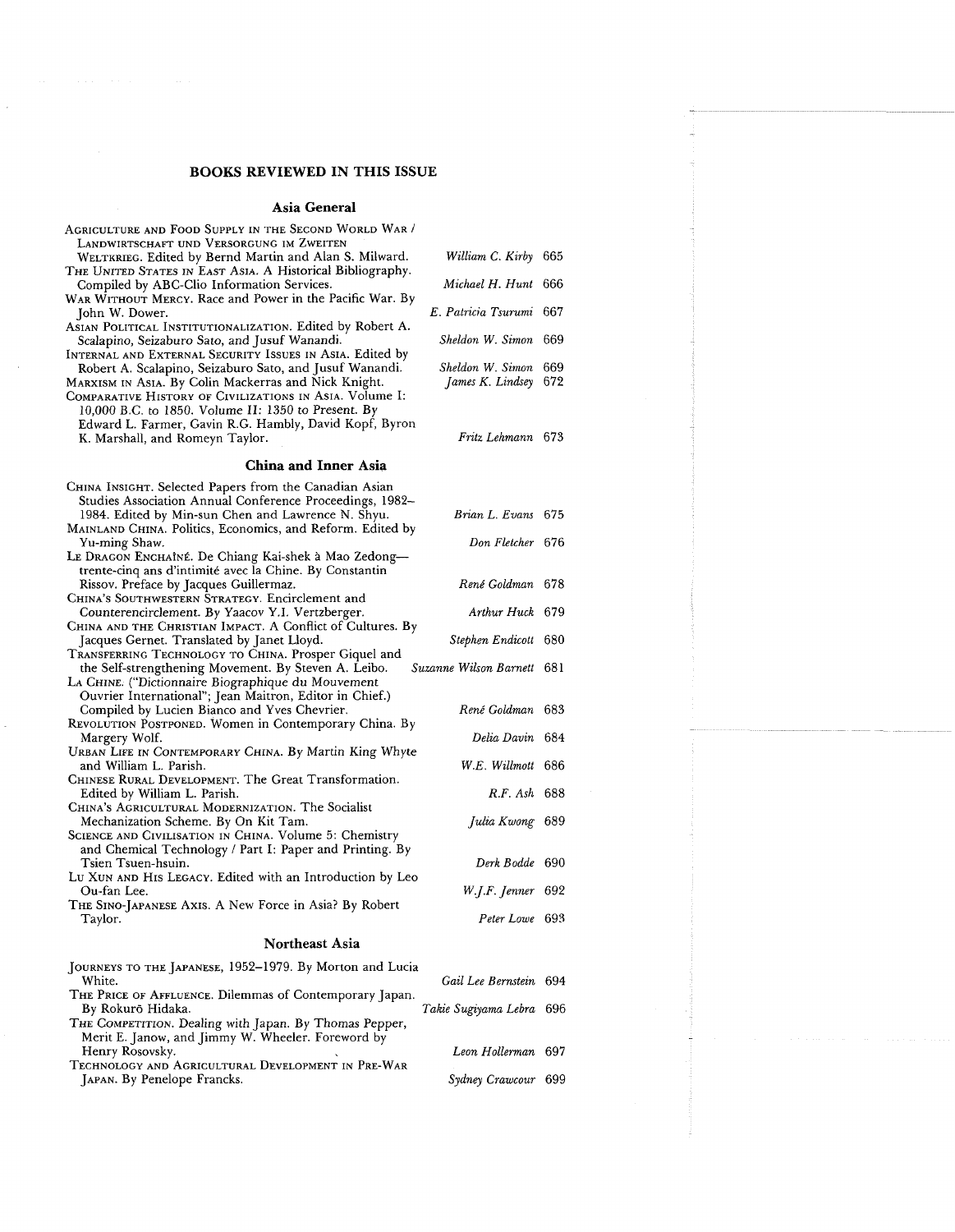| DEFERENCE AND DEFIANCE IN NINETEENTH-CENTURY JAPAN. By      |                        |      |
|-------------------------------------------------------------|------------------------|------|
| William W. Kelly.                                           | Stephen S. Large       | 700  |
| Dōgen Studies. Edited by William R. LaFleur.                | Neil McMullin          | 702  |
| THE PRINCETON COMPANION TO CLASSICAL JAPANESE               |                        |      |
| LITERATURE. By Earl Miner, Hiroko Odagiri, and Robert E.    |                        |      |
| Morrell.                                                    | Kenneth L. Richard     | 703  |
| THE RELIGION OF JAPAN'S KOREAN MINORITY. The                |                        |      |
| Preservation of Ethnic Identity. By Helen Hardacre.         | Yunshik Chang          | 705  |
| THE RELUCTANT CRUSADE. American Foreign Policy in Korea,    |                        |      |
| 1941–1950. By James Irving Matray.                          | Hilary Conroy          | 707  |
| THE WRONG WAR. American Policy and the Dimensions of the    |                        |      |
| Korean Conflict, 1950-1953. By Rosemary Foot.               | Hilary Conroy          | 707  |
| THE RISE OF NEO-CONFUCIANISM IN KOREA. Edited by Wm.        |                        |      |
| Theodore de Bary and JaHyun Kim Haboush.                    | Don Baker - 709        |      |
| South Asia                                                  |                        |      |
|                                                             |                        |      |
| The Moral and Political Writings of Mahatma Gandhi.         |                        |      |
| Volume I: Civilization, Politics, and Religion. Edited by   |                        |      |
| Raghavan Iyer.                                              | Judith M. Brown 710    |      |
| Tribal Populations and Cultures of the Indian               |                        |      |
| SUBCONTINENT. By C. von Fürer-Haimendorf.                   | Walter Huber 712       |      |
| WIVES OF THE GOD-KING. The Rituals of the Devadasis of      |                        |      |
| Puri. By Frédérique Apffel Marglin.                         | Alf Hiltebeitel 713    |      |
| DEVI AND THE SPOUSE GODDESS. Women, Sexuality, and          |                        |      |
| Marriage in India. By Lynn F. Gatwood.                      | Alf Hiltebeitel 713    |      |
| UNDER THE BANYAN TREE. And Other Stories. By R.K.           |                        |      |
| Narayan.                                                    | Stella Sandahl 715     |      |
| PAKISTAN. The India Factor. By Rajendra Sareen.             | Akbar S. Ahmed 716     |      |
| Tне Ракіѕтам Авму. By Stephen P. Cohen.                     | Khalid Bin Sayeed      | 716  |
| POLITICS IN PAKISTAN. The Struggle for Legitimacy. By Louis |                        |      |
| D. Hayes.                                                   | Khalid Bin Sayeed 716  |      |
| Southeast Asia                                              |                        |      |
|                                                             |                        |      |
| WOMEN AND DEVELOPMENT IN SOUTH-EAST ASIA, I. Papers. By     |                        |      |
| Khin Thitsa and Signe Howell.                               | Cynthia H. Enloe 718   |      |
| WOMEN AND DEVELOPMENT IN SOUTH-EAST ASIA, II. Sexual        |                        |      |
| Politics in Rembau: Female Autonomy, Matriliny and          |                        |      |
| Agrarian Change in Negeri Sembilan, Malaysia. By Maila      |                        |      |
| Stivens.                                                    | Cynthia H. Enloe 718   |      |
| ASEAN FINANCIAL CO-OPERATION. Developments in Banking,      |                        |      |
| Finance and Insurance. By Michael T. Skully.                | Inge Bailey 720        |      |
| FOREIGN RELATIONS OF THE UNITED STATES, 1955-1957.          |                        |      |
| Volume I: Vietnam. Edited by Edward C. Keefer and David     |                        |      |
| W. Mabon.                                                   | Helen R. Chauncey      | 721  |
| FOREIGN RELATIONS OF THE UNITED STATES, 1958-1960.          |                        |      |
| Volume I: Vietnam. Edited by Edward C. Keefer and David     |                        |      |
| W. Mabon.                                                   | Helen R. Chauncey 721  |      |
| VIETNAM AND AMERICA. A Documented History. Edited by        |                        |      |
| Marvin E. Gettleman, Jane Franklin, Marilyn Young, and      |                        |      |
| H. Bruce Franklin.                                          | Helen R. Chauncey 721  |      |
| AMERICA IN VIETNAM. A Documentary History. Edited with      |                        |      |
| commentaries by William Appleman Williams, Thomas           |                        |      |
| McCormick, Lloyd Gardner, and Walter LaFeber.               | Daniel Hémery          | -724 |
| ABDUL HARIS NASUTION. A Political Biography. By C.L.M.      |                        |      |
| Penders and Ulf Sundhaussen.                                | Harold Crouch          | 725  |
| FEASTS OF HONOR. Ritual and Change in the Toraja            |                        |      |
| Highlands. By Toby Alice Volkman.                           | James N. Baker 726     |      |
| RITUAL AND BELIEF AMONG THE SA'DAN TORAJA. TWO Studies.     |                        |      |
| By Roxana Waterson.                                         | James N. Baker         | -726 |
| CONFLICT AND VIOLENCE IN SINGAPORE AND MALAYSIA, 1945-      |                        |      |
| 1983. By Richard Clutterbuck.                               | A.J. Stockwell         | 729  |
| THAILAND IN THE NINETEENTH CENTURY. Evolution of the        |                        |      |
| Economy and Society. By Hong Lysa.                          | David Feeny            | 730  |
| THE CHANGING OF KINGS. Memories of Burma, 1934–1949.        |                        |      |
| By Leslie Glass. Foreword by Jan Morris.                    | Fred R. von der Mehden | 731  |
|                                                             |                        |      |

 $\sim 10^{-1}$